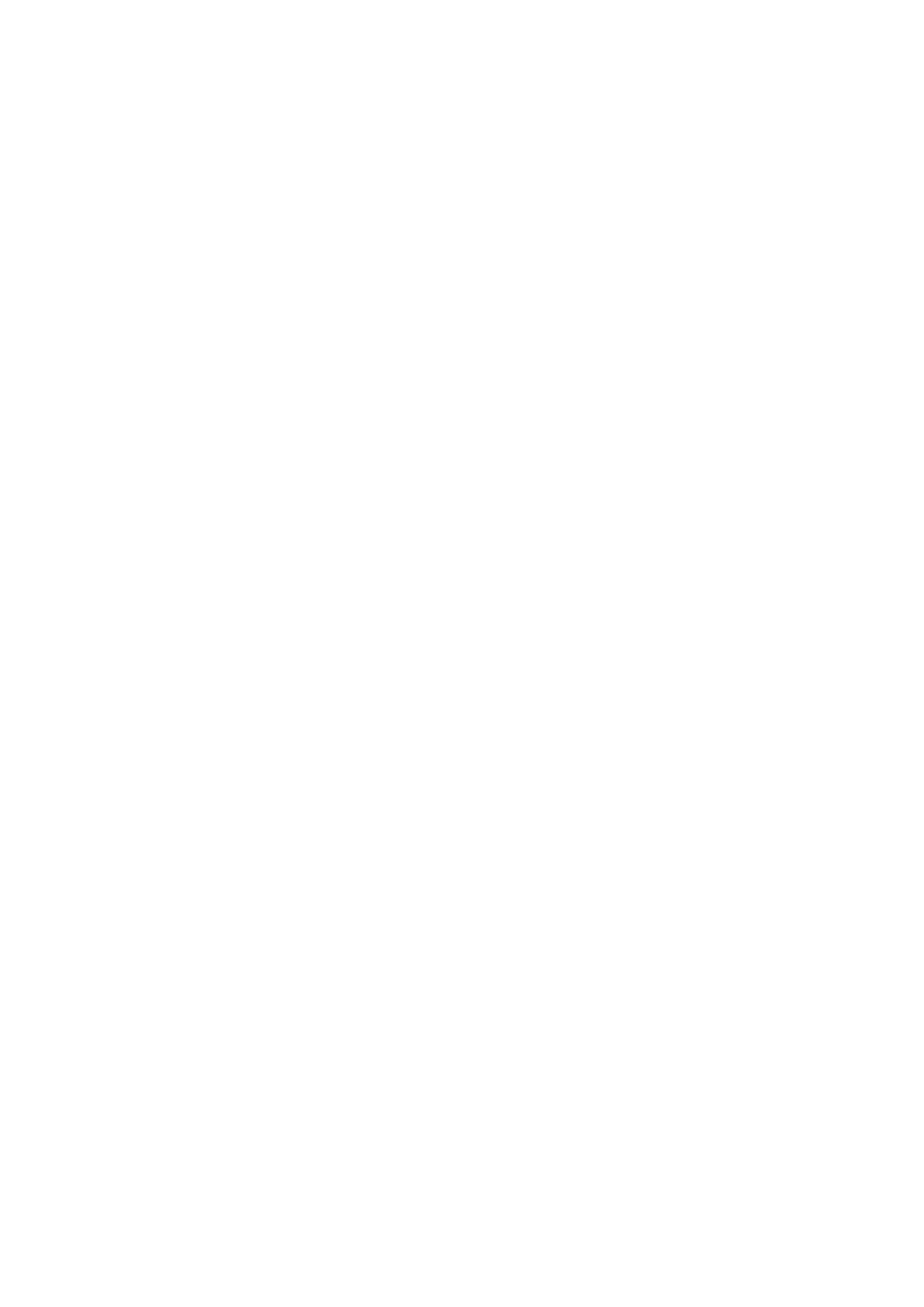## **In the case of Narodni List d.d. v. Croatia,**

The European Court of Human Rights (First Section), sitting as a Chamber composed of:

Linos-Alexandre Sicilianos, *President,* Ksenija Turković, Aleš Pejchal, Krzysztof Wojtyczek, Pauliine Koskelo, Tim Eicke, Jovan Ilievski, *judges,* and Abel Campos, *Section Registrar,*

Having deliberated in private on 4 July and 9 October 2018,

Delivers the following judgment, which was adopted on the last-mentioned date:

## PROCEDURE

1. The case originated in an application (no. 2782/12) against the Republic of Croatia lodged with the Court under Article 34 of the Convention for the Protection of Human Rights and Fundamental Freedoms ("the Convention") by Narodni List d.d. ("the applicant company"), a company incorporated under Croatian law, on 28 December 2011.

2. The applicant was represented by Ms H. Zudenigo, an advocate practising in Zadar. The Croatian Government ("the Government") were represented by their Agent, Ms Š. Stažnik.

3. The applicant company alleged that by ordering it to pay damages for defaming a judge in its weekly magazine, the domestic courts had violated its freedom of expression.

4. On 30 June 2015 the complaint concerning freedom of expression was communicated to the Government and the remainder of the application was declared inadmissible, pursuant to Rule 54 § 3 of the Rules of Court.

## THE FACTS

## I. THE CIRCUMSTANCES OF THE CASE

5. The applicant company, Narodni List d.d., is a joint stock company incorporated under Croatian law which has its registered office in Zadar. It was the publisher of a weekly magazine, *Narodni List*.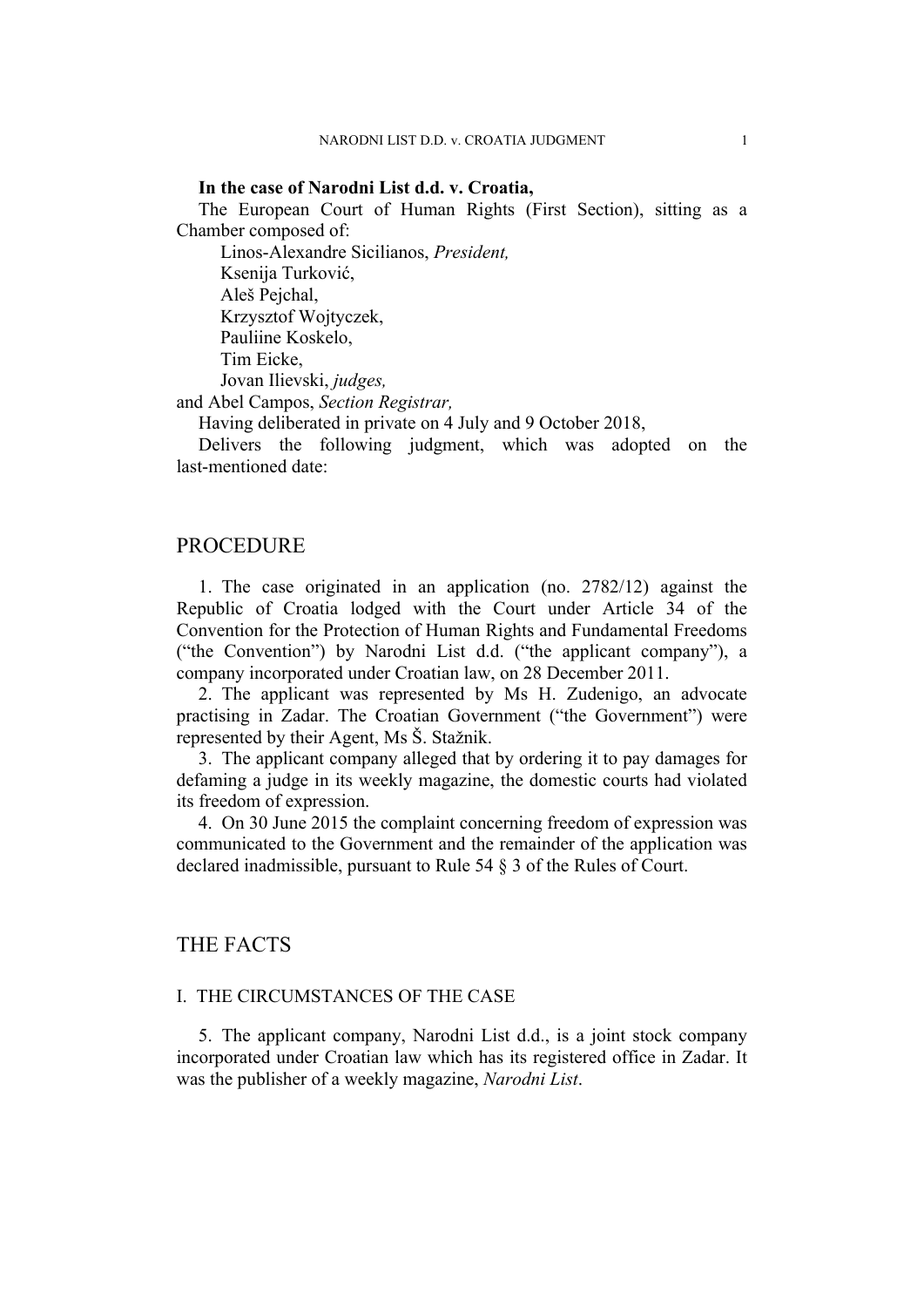## **A. Background to the case**

6. On the morning of 23 November 2006 Ms Z.S.-K., who was at the time a judge of the Zadar Municipal Court, reported to the police Mr A.M., a photojournalist at *Narodni List*, claiming that on that same morning he had secretly been taking photos of her in front of the Municipal Court building. He was immediately brought in for questioning by the police, after which he was released. He defended himself by saying that he had been photographing the court building and the court employees under the instructions of his editor-in-chief. On the same day Ms Z.S.-K. lodged a criminal complaint against the journalist in question, stating that he had committed the criminal offence of making an unauthorised recording, as defined in Article 131 of the Criminal Code.

7. The day after, on 24 November 2006, the police again questioned A.M., after which they lodged a criminal complaint against him with the Zadar Municipal State Attorney's Office (*Općinsko državno odvjetništvo u Zadru*). On the same day, at the request of the police, the investigating judge of the Zadar County Court (*Županijski sud u Zadru*), Mr B.B., issued a warrant for police to search through the camera used by A.M. and through *Narodni List*'s computers with a view to finding photographs of Ms Z.S.-K. During the search, which was carried out on the same day between 2.45 p.m. and 4.05 p.m. on the applicant company's premises, seven police officers in the presence of two witnesses inspected the camera in question and seven computers belonging to the company. They found no photos of Ms Z.S.-K.

8. On the same day, 24 November 2006, a web portal, *Index*, reported on the search of *Narodni List*'s premises. The short article implicitly criticised the search by noting that Judge Z.S.-K. had lodged a criminal complaint against the photojournalist, A.M., for the "alleged" unauthorised recording, and ironically referring to that journalist as a "dangerous suspect". On the same day that web portal also published a statement by the chairman of the Croatian Helsinki Committee, Ž.P., who expressed his organisation's support for *Narodni List* and stated that the photojournalist had been taking photographs in a public place, which was not against the law. He added that what was going on was "totally crazy", that whoever went along with the criminal complaint against A.M. was "not in his right mind" (*nije pri sebi*), and that the entire topic was "too stupid" to warrant any discussion. The next day *Index* published a commentary defending freedom of the press and criticising the conduct of the police and judicial authorities in the matter. The article was accompanied by two photographs of the building in which another municipal and county court were located. By publishing those photographs the portal satirically expressed its support for A.M. by joining him, as ironically stated in the article, in his seditious and "subversive actions" of photographing court buildings.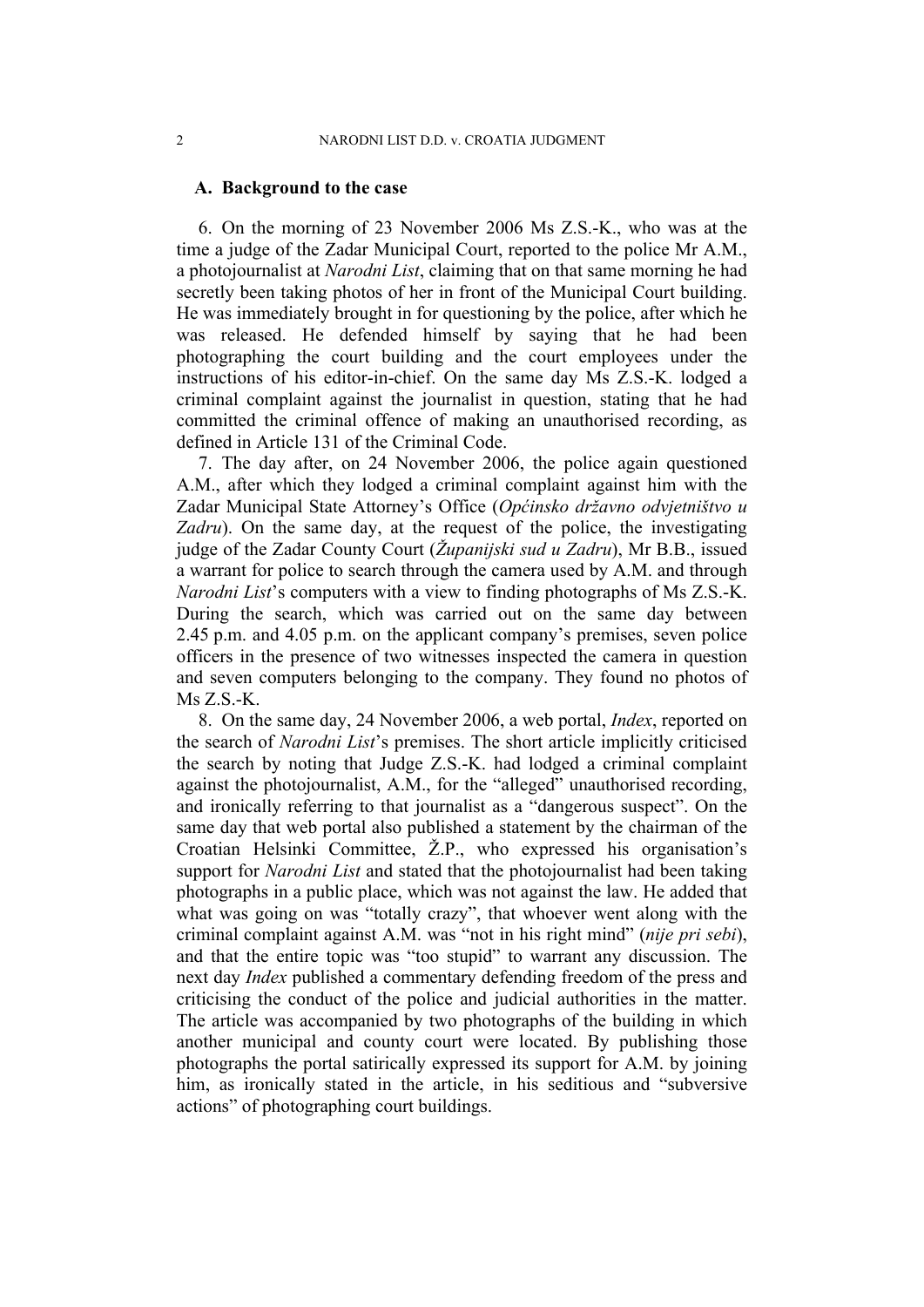9. In the absence of incriminating evidence, on 12 December 2006 the Zadar Municipal State Attorney's Office dismissed the criminal complaint against A.M.

## **B. Impugned article and subsequent civil proceedings**

10. Almost two years later, Judge B.B., who had issued the warrant to search the applicant company's premises, attended the opening of another newspaper in Zadar started by Mr S., a controversial local entrepreneur. The judge thereby again caught the attention of the journalists of *Narodni List*.

11. On 31 October 2008 *Narodni List* published a small article on page three entitled "Judge B. should be put in the pillory" (*Suca B. treba prikovati na stup sramote*)"<sup>1</sup> . The article, featuring a photo of Judge B., read as follows:

"Judge of the Zadar County Court B.B. came to congratulate S. on starting a daily newspaper. Even though that is not allowed under [...] the Code of Judicial Ethics because of the potential conflict of interest, B. nevertheless stopped by for a drink with his acquaintance from old times.

B.'s arrival would have gone unnoticed had this judge not become 'famous' [even] outside Croatia's borders by illegally signing a warrant to search [the premises of] *Narodni List*. On the basis of that authorisation a herd of policemen raided [the premises of] *Narodni List* looking for photos of his colleague, Judge S.-K. That [set] a precedent unknown in western democracies.

What B. is doing in journalistic circles is known only to the crew around S. In the western world journalists put such judges in the pillory.<sup>"</sup>

12. Judge B.B. asked the newspaper to publish an apology but it refused to do so.

13. On 26 November 2008 the judge brought a civil action for defamation against the applicant company before the Benkovac Municipal Court (*Općinski sud u Benkovcu*), seeking 50,000 Croatian kunas (HRK) in compensation for non-pecuniary damage. He argued that the article constituted an open invitation to lynch him and that it had harmed his reputation in that it called into question his moral and professional integrity by insinuating that he had broken the law while exercising his duties as a judge. Throughout the proceedings the applicant company was represented by Mr V.Š. (see paragraphs 25, 28-29 below).

14. By a judgment of 10 March 2010 the Municipal Court ruled for the plaintiff and ordered the applicant company to pay him HRK 50,000<sup>2</sup> in compensation for non-pecuniary damage in the form of his tarnished

<sup>1.</sup> A more literal translation would be "Judge B. should be chained/nailed to the pole of shame".

<sup>2.</sup> Approximately 6,870 euros (EUR) at the time.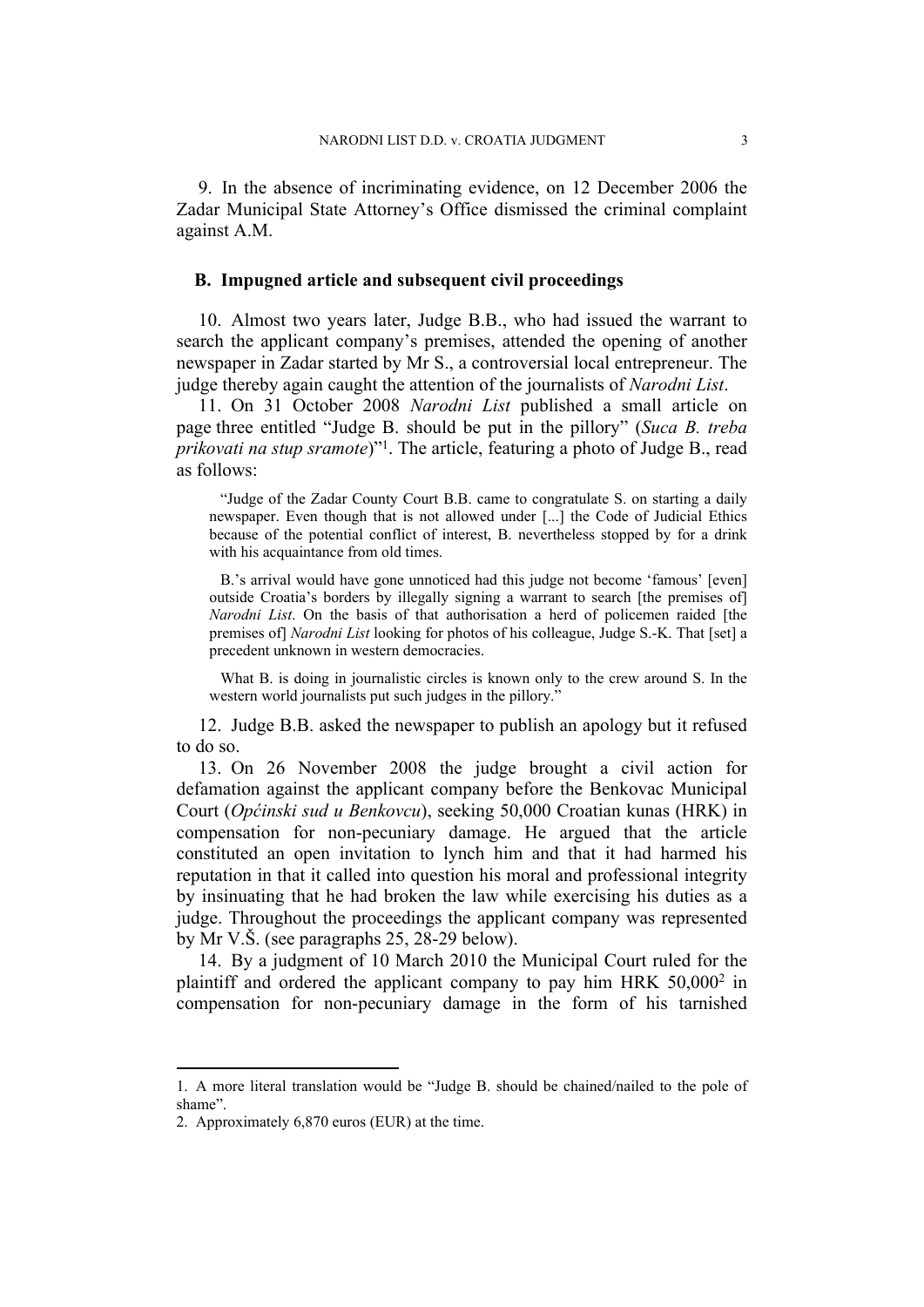reputation, as well as HRK 6,005<sup>3</sup> with respect to costs of proceedings. The relevant part of that judgment reads as follows:

"It is undisputed between the parties that the impugned text constitutes a value judgment ...

...

Section 21(1) of the Media Act prescribes that a publisher who causes damage to another person by [publishing] information in the media is obliged to compensate [that person], except in cases prescribed by the same Act (section 21(4)).

...

... this court finds that the defendant [company], as the publisher, ... by publishing the impugned text entitled 'Judge B. should be put in the pillory' and the [accompanying] photo of the plaintiff, exceeded the bounds of the freedom to publish information, to the prejudice of the plaintiff. [By publishing that information the defendant company], without [presenting] valid arguments, and contrary to journalistic ethics, harmed the plaintiff's reputation, honour and dignity as an individual and as a judge of the Zadar County Court. [This court also finds] that the impugned damaging information does not constitute any [of the types of] information listed in section 21(4) of the Media Act. For these reasons the plaintiff is entitled to compensation for non-pecuniary damage sustained by the breach of his rights of personality [*prava osobnosti*] within the meaning of section 22(1) of the Media Act and section  $1100(1)$  and (2) of the Obligations Act – that is to say to just financial compensation in the amount claimed by the action. When determining the level of just financial compensation the court, guided by the principle of proportionality, took into account the consequences of the defendant [company]'s statements, which exceeded the bounds of acceptable criticism ..."

15. By a judgment of 3 December 2010 the Split County Court (*Županijski sud u Splitu*) dismissed an appeal by the applicant company and upheld the first-instance judgment, which thereby became final. The relevant part of the second-instance judgment reads as follows:

"... in its appellate arguments the defendant [company] actually states the reasons whereby it justifies the publication of the impugned article.

However, there is no justification for it. Beginning with its headline ('Judge B. should be put in the pillory') the impugned article does not use acceptable and normal ways of expression. In that sense the following statements are worth noting: 'B's arrival would have gone unnoticed had this judge not become 'famous' [even] outside Croatia's borders by illegally signing the warrant to search [the premises of] *Narodni List*' and 'What B. is doing in journalistic circles is known only to the crew around S. In the western world journalists put such judges in the pillory'. [Those statements] represent a grave personal media attack on the plaintiff [aimed at] settling scores with [him] in a very rude way, because of [the defendant company's] dissatisfaction with a decision that the plaintiff adopted in the exercise of his duty as a judge. The article depicts the plaintiff as a person unworthy of judicial office and calls into question his professional competence ... The plaintiff's honour, reputation and dignity, and also his professional dignity, were thereby violated, which justifies awarding non-pecuniary damages in respect of a breach of his rights of personality.

<sup>3.</sup> Approximately EUR 825 at the time.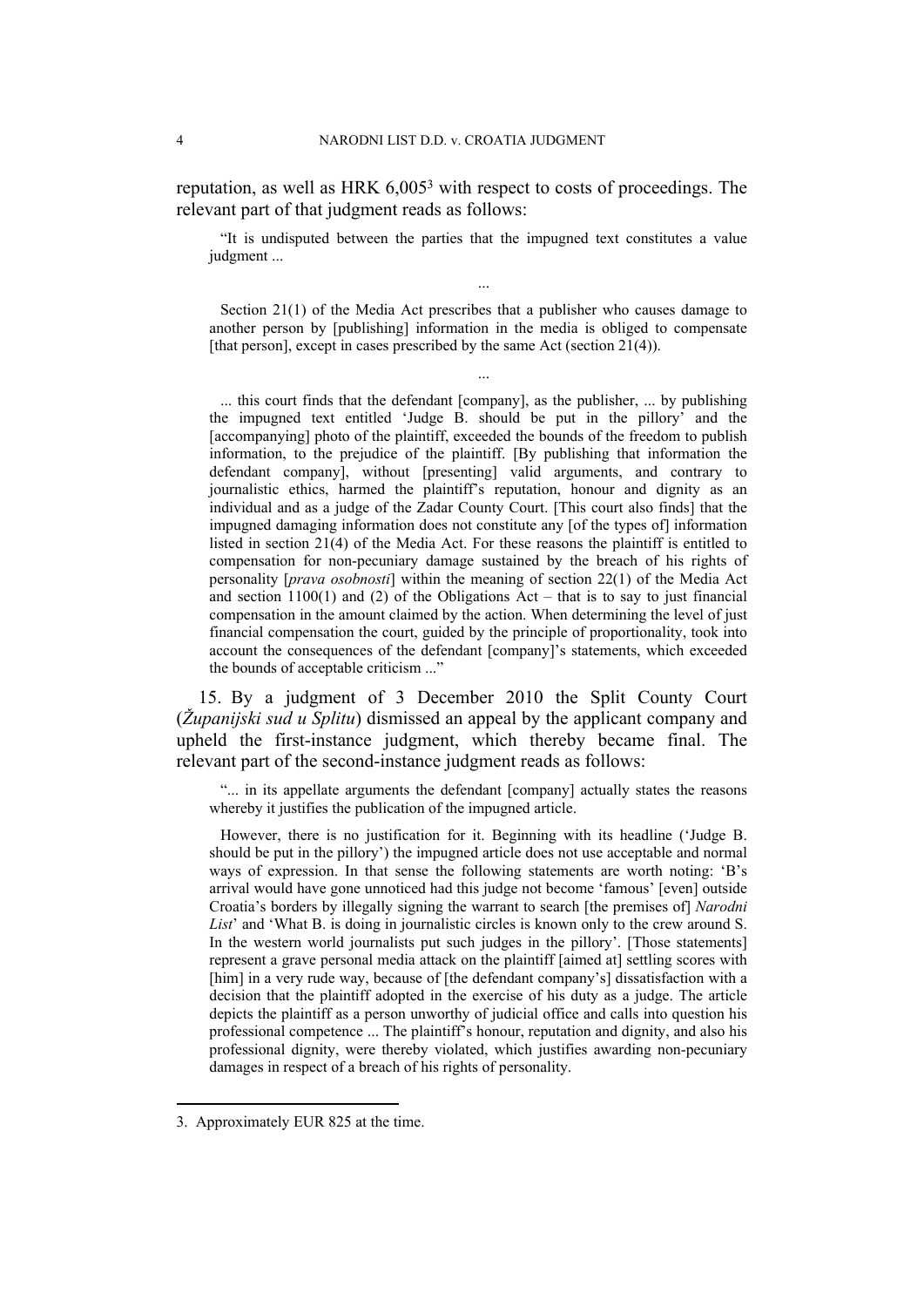... when publishing information containing value judgments, journalists are obliged to respect the dignity, honour and reputation of the person they write about and to avoid using insulting and demeaning expressions, because the publisher cannot escape liability for damages where ... a value judgment is expressed in an insulting manner."

...

16. The applicant company then, on 16 February 2011, lodged a constitutional complaint alleging violations of its freedom of expression and its right to fair procedure, both guaranteed by the Constitution. It also relied on Article 10 of the Convention.

17. By a decision of 19 October 2011 the Constitutional Court (*Ustavni sud Republike Hrvatske*) dismissed the applicant company's constitutional complaint. It held that freedom of expression was not absolute and could be restricted for the protection of the dignity, reputation and honour of others, which rights were also guaranteed by the Constitution. In particular, the Constitutional Court held that the ordinary courts had correctly applied the relevant substantive law and given sufficient reasons for their judgments.

### II. RELEVANT DOMESTIC LAW

### **A. The Constitution**

18. The relevant part of the Constitution of the Republic of Croatia (*Ustav Republike Hrvatske*, Official Gazette no. 56/90 with subsequent amendments) provides as follows:

#### **Article 16**

"(1) Rights and freedoms may be only restricted by law in order to protect the rights and freedoms of others, the legal order, public morals or health.

(2) Every restriction of rights and freedoms should be proportional to the nature of the necessity for the restriction in each individual case. **..."**

#### **Article 38**

"(1) Freedom of thought and expression shall be guaranteed.

(2) Freedom of expression shall include in particular freedom of the press and other media, freedom of speech and [the freedom] to speak publicly, and the free establishment of all media institutions.

(3) Censorship shall be forbidden. Journalists shall have the right to freedom of reporting and access to information.

(4) The right to correction shall be guaranteed to anyone whose rights guaranteed by the Constitution or by statute have been breached by [the publication of] information in the public domain."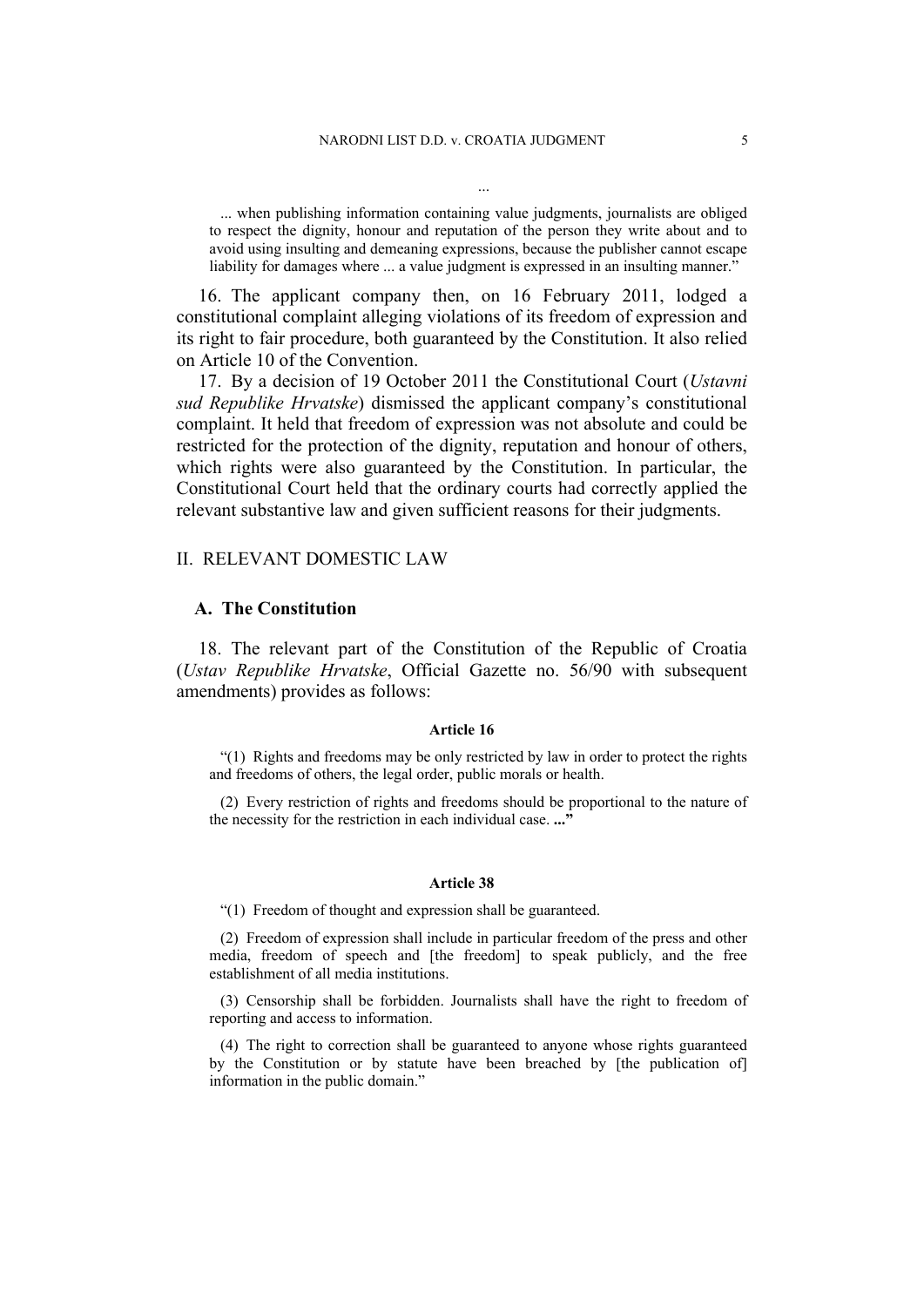## **B. Media Act**

19. The relevant provisions of the Media Act (*Zakon o medijima*, Official Gazette, no. 59/04 with subsequent amendments), which entered into force on 1 January 2006, read as follows:

#### **Liability for damage**

#### **Section 21**

"(1) A publisher who causes damage to another person by publishing [certain] information in the media shall be obliged to compensate [that person], except in the cases provided in this Act.

...

(4) The publisher shall not be liable for damages if the damaging information:

...

– concerned value judgments [on the part of] the author, the publication of which was in the public interest, and if that information was given in good faith."

## **C. Obligations Act**

### *Relevant provisions*

20. The relevant provisions of the Obligations Act (*Zakon o obveznim odnosima*, Official Gazette, no. 35/05 with subsequent amendments), which entered into force on 1 January 2006, read as follows:

### **Rights of personality**

#### **Section 19(1) and (2)**

"(1) Every natural person or legal entity is entitled to the protection of its rights of personality (*prava osobnosti*) under the conditions provided by law.

(2) Rights of personality within the meaning of this Act are the right to life, physical and mental health, reputation, honour, dignity, [good] name, privacy in respect of personal and family life, liberty, etc."

#### **Grounds for liability**

#### **Section 1045(1)**

"Anyone who causes damage to another shall be bound to compensate [that person] unless he or she proves that the damage occurred through no fault of his or her own."

#### **Damage**

#### **Section 1046**

"Damage is the diminution of one's property (actual damage), prevention of its increase (lost profits), or breach of the rights of personality (non-pecuniary damage)."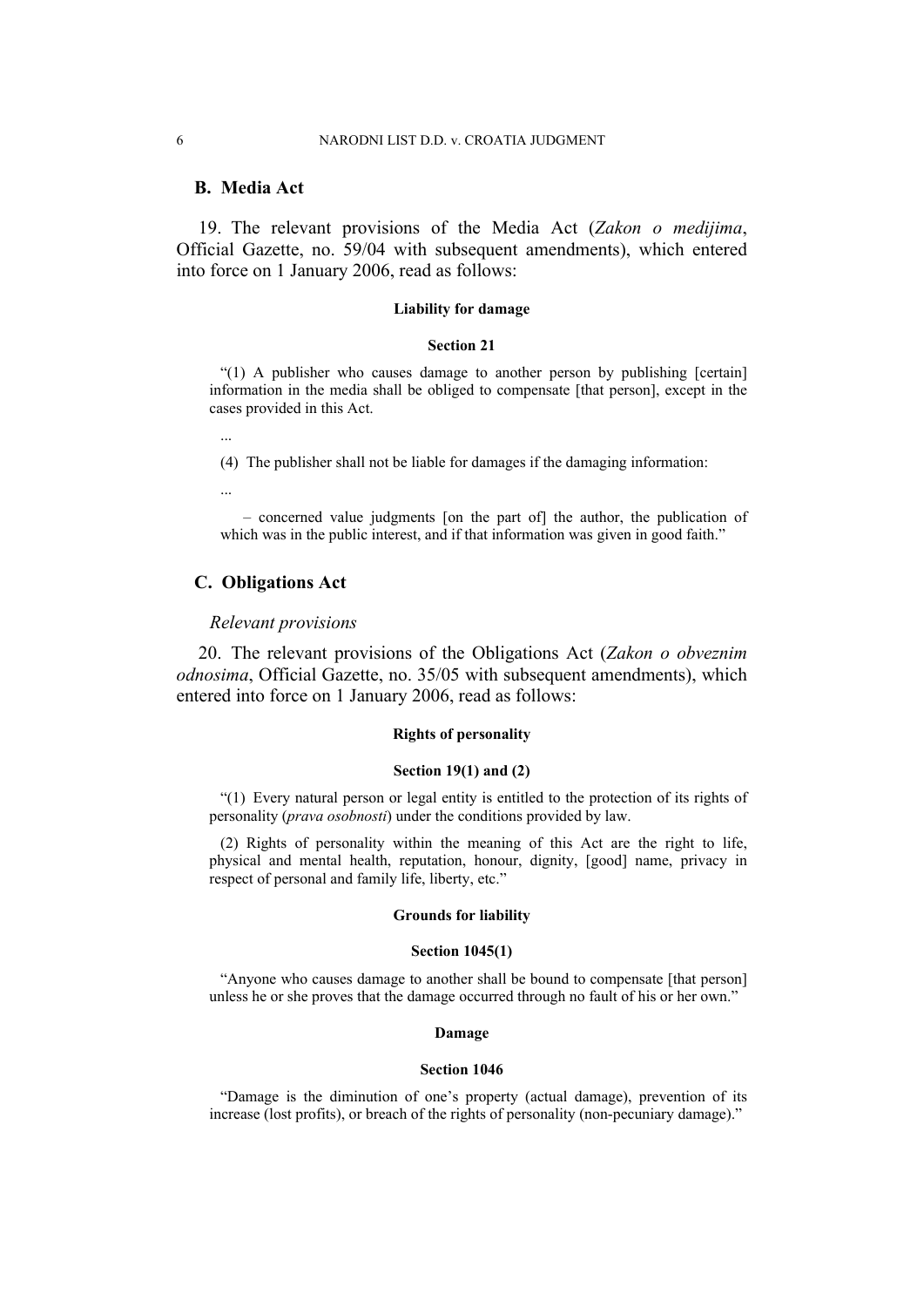#### V. REDRESS FOR NON-PECUNIARY DAMAGE

...

#### **Publication of a judgment or correction**

#### **Section 1099**

"In the event of a breach of the rights of personality a court may order, at the expense of the tortfeasor, publication of the judgment, or a correction, or order the tortfeasor to retract the statement that caused the breach, or [order] any other form of redress capable of attaining the purpose [otherwise] achieved by an award of damages."

#### **Non-pecuniary damages**

#### **Section 1100(1) and (2)**

"(1) A court shall award non-pecuniary damages for a breach of the rights of personality if it finds that the gravity of the breach and the circumstances of the case justify such an award, irrespective of any award of pecuniary damages, and even in the absence of pecuniary damage.

(2) When deciding on the level of non-pecuniary damages, the court shall take into account the intensity and the duration of physical pain, mental anguish and fear caused by the breach, the purpose of those damages, [and the fact] that it should not favour aspirations that are incompatible with their nature and social purpose."

## **D. Code of Judicial Ethics and the legislation governing prevention of conflict of interest**

21. Code of Judicial Ethics (*Kodeks sudačke etike*, Official Gazette no. 131/06) contains no rules on prevention of conflict of interest.

22. The applicability of the Act on Prevention of Conflict of Interest in the Exercise of Public Functions of 2003 (*Zakon o sprječavanju sukoba interesa u obnašanju javnih dužnosti*, Official Gazette no. 163/03 with subsequent amendments), and the Prevention of Conflict of Interest Act of 2011 (*Zakon o sprječavanju sukoba interesa*, Official Gazette no. 26/11 with subsequent amendments) to members of judiciary has been limited to judges of the Constitutional Court and the president of the Supreme Court.

## THE LAW

## I. ALLEGED VIOLATION OF ARTICLE 10 OF THE CONVENTION

23. The applicant company complained that the Zadar Municipal Court's judgment of 10 March 2010 ordering it to pay damages for the injury to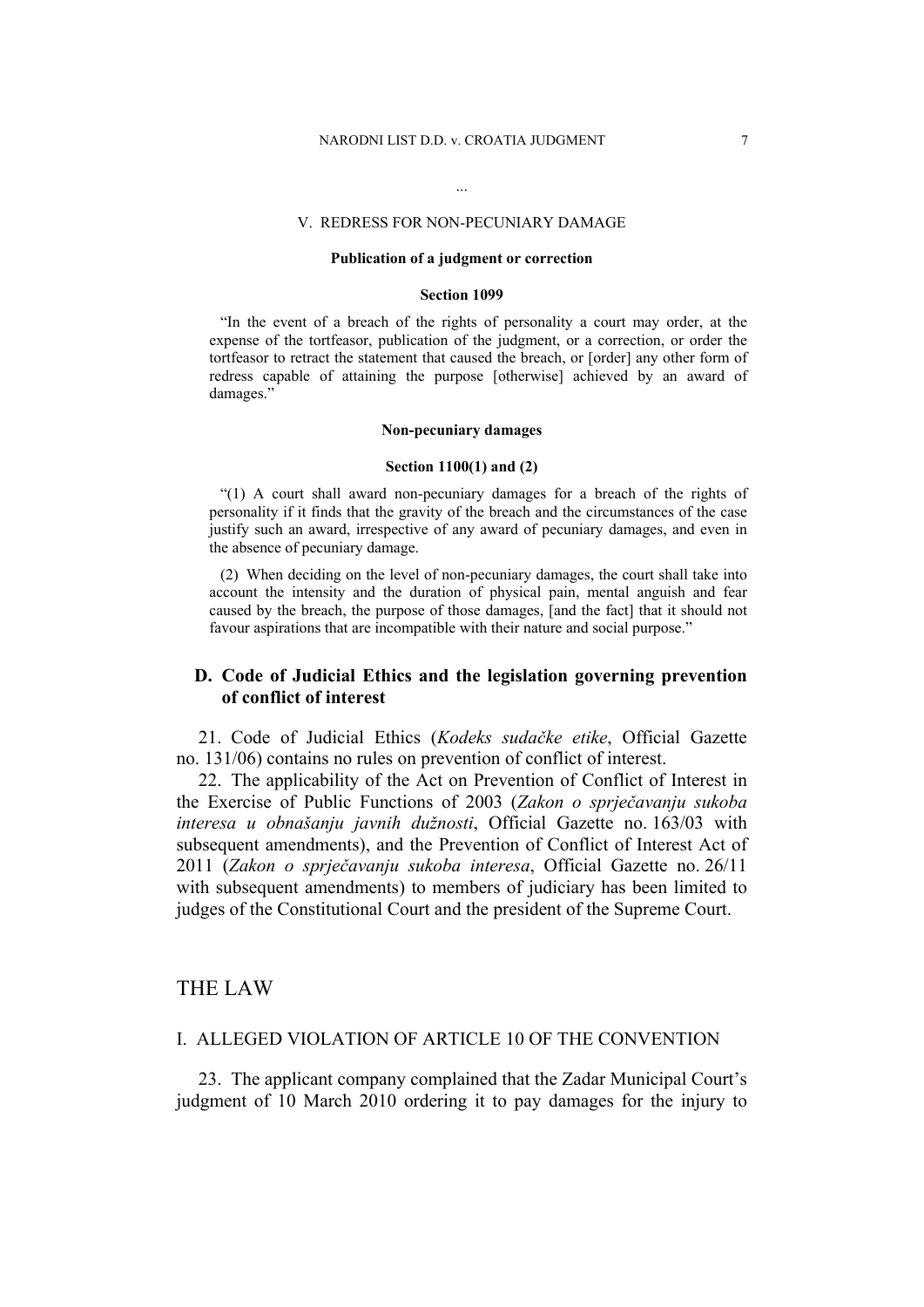Judge B.'s reputation had constituted a violation of its freedom of expression. It relied on Article 10 of the Convention, which reads as follows:

"1. Everyone has the right to freedom of expression. This right shall include freedom to hold opinions and to receive and impart information and ideas without interference by public authority and regardless of frontiers. This Article shall not prevent States from requiring the licensing of broadcasting, television or cinema enterprises.

2. The exercise of these freedoms, since it carries with it duties and responsibilities, may be subject to such formalities, conditions, restrictions or penalties as are prescribed by law and are necessary in a democratic society, in the interests of national security, territorial integrity or public safety, for the prevention of disorder or crime, for the protection of health or morals, for the protection of the reputation or rights of others, for preventing the disclosure of information received in confidence, or for maintaining the authority and impartiality of the judiciary."

24. The Government contested that argument.

### **A. Admissibility**

## *1. The submissions of the parties*

25. In their observations of 26 October 2015 the Government submitted that the application had been lodged in the name of the applicant company by Mr V.Š., who had never been the company's director. They furnished an extract from the register of commercial companies proving this. This meant that the applicant company was not and had never been represented before the Court by a person entitled to act under the domestic law on its behalf and in its name.

26. The Government further submitted that the *Narodni List* weekly was no longer published by the applicant company but by an association, Udruga Narodni List, founded in 2012.

27. For these reasons the Government argued that it would be worth verifying whether the applicant company had any interest in pursuing the proceedings before the Court.

28. The applicant company replied that V.Š. was the "elected" representative of the company, regardless of the information in the register of commercial companies. Besides, he had been recognised by the domestic courts as the applicant company's representative in the proceedings complained of.

## *2 The Court's assessment*

29. The Court notes that the extract from the register of commercial companies furnished by the Government indeed suggests that V.Š. has never been the applicant company's director or a member of the company's management board. However, according to the same extract he has been a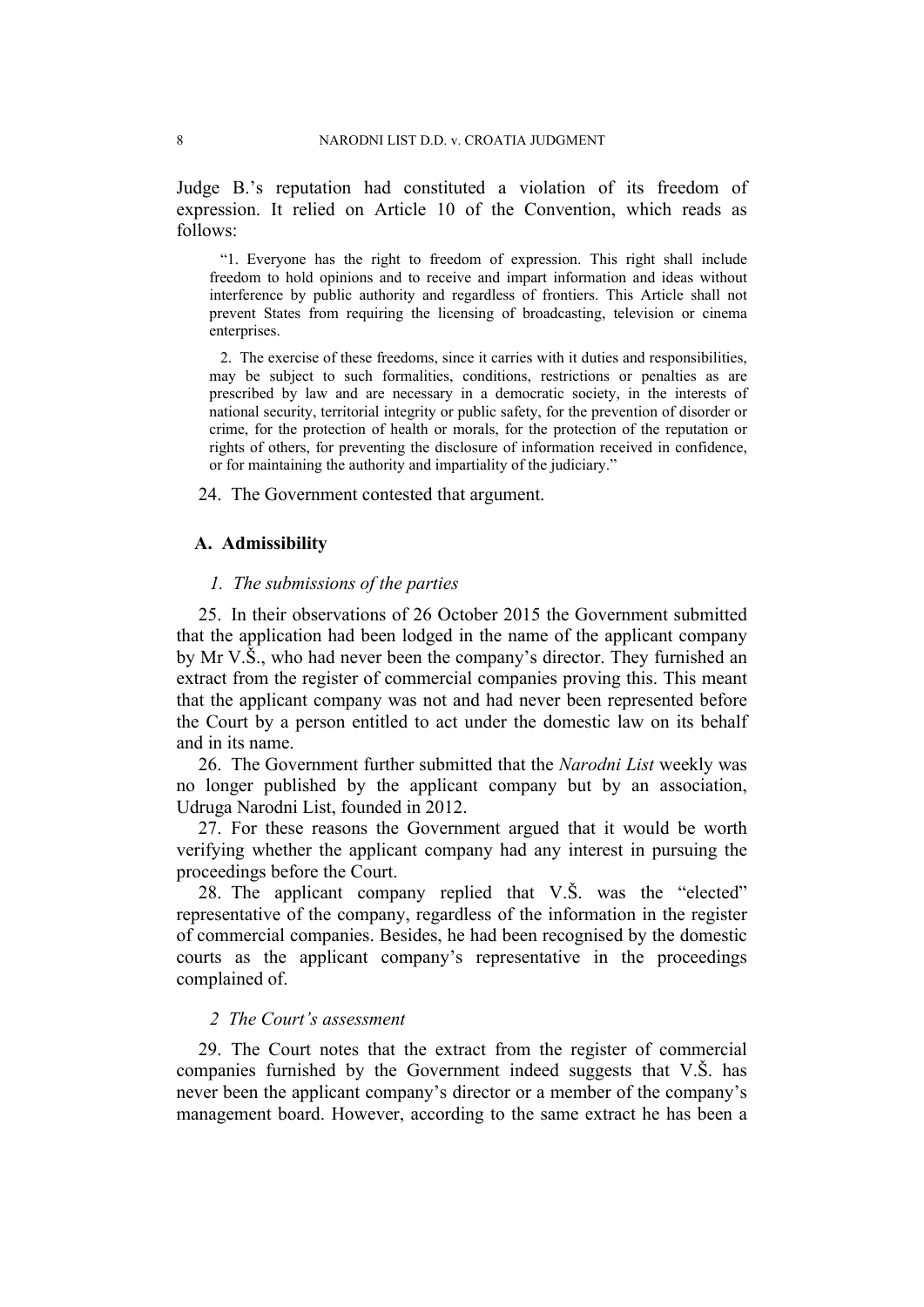member of the applicant company's supervisory board and was indeed in each judicial decision delivered in the proceedings complained of referred to as a person entitled to represent the company (see paragraphs 14-15 and 17 above).

30. More importantly, the Court notes that the authority form dated 17 November 2015 authorising the applicant company's advocate (see paragraph 2 above) to represent the company in the proceedings before the Court was signed by Ms N.Š.-P., who is, according to the information in the register of commercial companies, the applicant company's director and, as such, the person entitled to represent it under the domestic law.

31. In these circumstances the Court considers that there is no indication that the present application was lodged against the applicant company's will or that the company has no interest in pursuing the case.

32. Likewise, the Court finds of little relevance the Government's argument that *Narodni List* is no longer published by the applicant company. It was the applicant company which – as the publisher of the weekly at the relevant time – suffered prejudice by having to pay damages and costs in the proceedings complained of (see paragraph 14 above).

33. It follows that the Government's arguments, which amount to objections in respect of a lack of *locus standi* and a lack of victim status, must be dismissed.

34. The Court further notes that the application is not manifestly ill-founded within the meaning of Article 35  $\S$  3 (a) of the Convention. It also notes that it is not inadmissible on any other grounds. It must therefore be declared admissible.

## **B. Merits**

## *1. The submissions of the parties*

## **(a) The applicant company**

35. The applicant company addressed three issues:

- insufficient reasons given by the domestic courts to justify a restriction on the expression of value judgments,
- the allegedly insulting character of the article,

- the disproportionate level of damages that the company had been ordered to pay.

36. The applicant company argued that the domestic courts had not given sufficient reasons for their judgments. In particular, they had failed to define and explain the limits on the freedom of journalists to express value judgments. In this connection the applicant company was particularly critical of the scanty reasoning that the Constitutional Court had given for its decision of 19 October 2011, in which it had effectively confined itself to the statement that the restriction of the applicant company's freedom of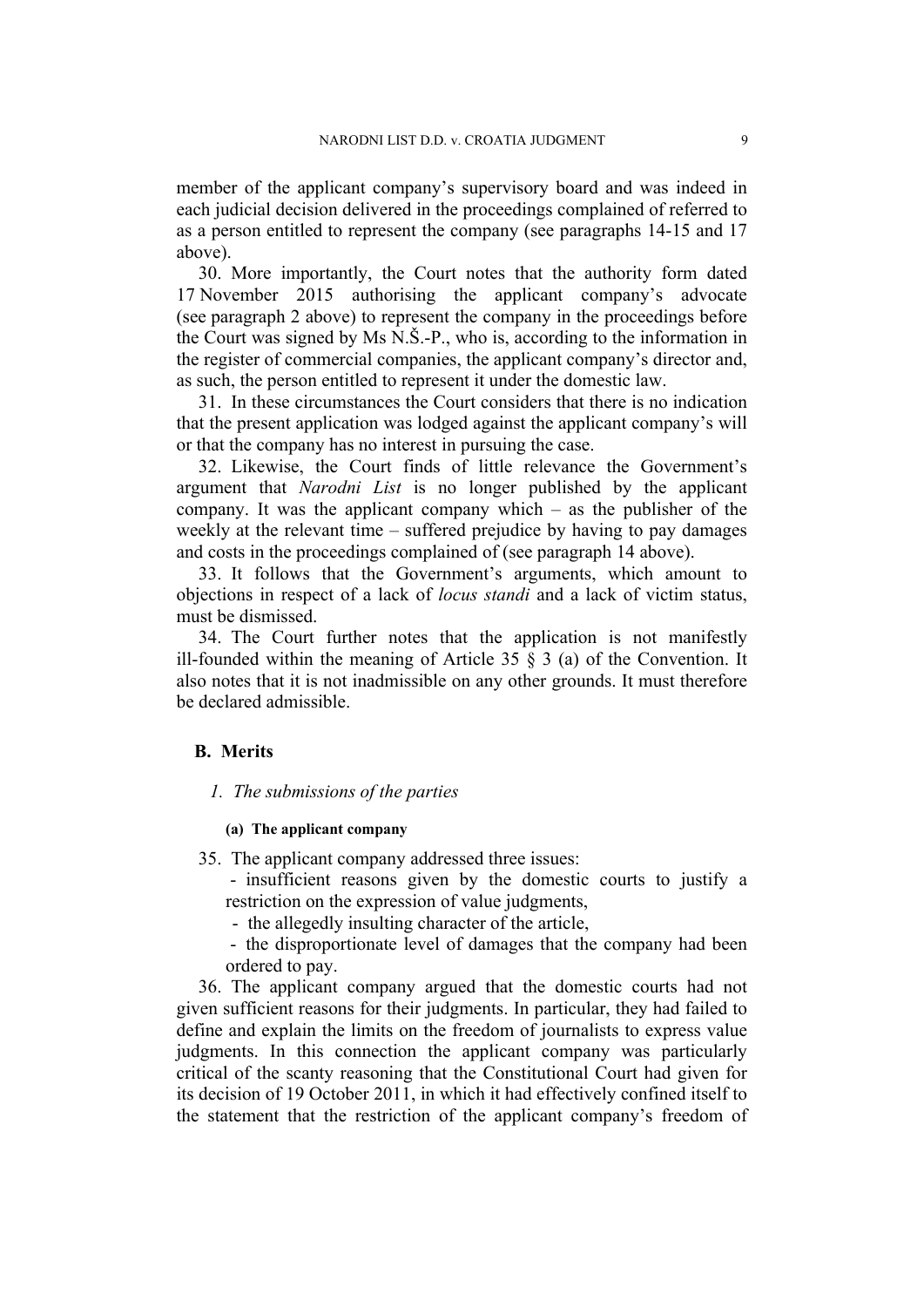expression had been justified because that freedom was not absolute (see paragraph 17 above).

37. As regards the allegedly insulting character of the impugned article, the applicant company submitted that the article had aimed to suggest, in a metaphorical way, that Judge B.B. should have been ashamed of himself as he had, by indiscriminately issuing a search warrant (see paragraph 7 above), assumed the leading role in the groundless criminal investigation against one of the company's journalists for taking photos of a public figure in a public space, an act that could not possibly have amounted to a criminal offence. The applicant company further argued that the expressions used in the article had reflected the general atmosphere in society and the judiciary, and had corresponded to the level of public dialogue in Croatia at the relevant time. Furthermore, the supposedly insulting character of the article had matched the level of arbitrariness in decision-making when Judge B.B. had issued a warrant to search the applicant company's premises in 2006. Finally, the arbitrary character of both the criminal investigation against one of its journalists and of the contested judgments whereby the applicant company had been ordered to pay compensation for tarnishing the reputation of Judge B.B. had instilled fear in the journalists of *Narodni List* as to how they would continue to make a living and had consequently led to self-censorship.

38. As regards the proportionality of the sanction, the applicant company submitted that at the relevant time, the circulation of *Narodni List* had been 900 copies per week, with a net income of HRK 3.5 per copy. The applicant company further submitted that it had only ten employees, that it was made financially viable through voluntary contributions, and that the level of the damages it had been ordered to pay could have bankrupted it. Lastly, the applicant company argued that the level of damages had been established arbitrarily, without any relevant reasons being given.

## **(b) The Government**

39. The Government considered it indisputable that the judgment whereby the domestic courts had ordered the applicant company to pay damages to Judge B.B. had constituted an interference with the company's freedom of expression. However, that interference had been in accordance with Article 10 § 2 of the Convention because it had been lawful, had pursued a legitimate aim and had been necessary in a democratic society.

40. The Government submitted in particular that the interference in question had been lawful because it had been based on section 22(1) of the Media Act (see paragraph 19 above) and section 1100(1) and (2) of the Obligations Act (see paragraph 20 above), and that it had sought to protect the reputation and the rights of others, namely the reputation of Judge B.B.

41. That interference had also been "necessary in a democratic society", according to the criteria established in the Court's case-law (the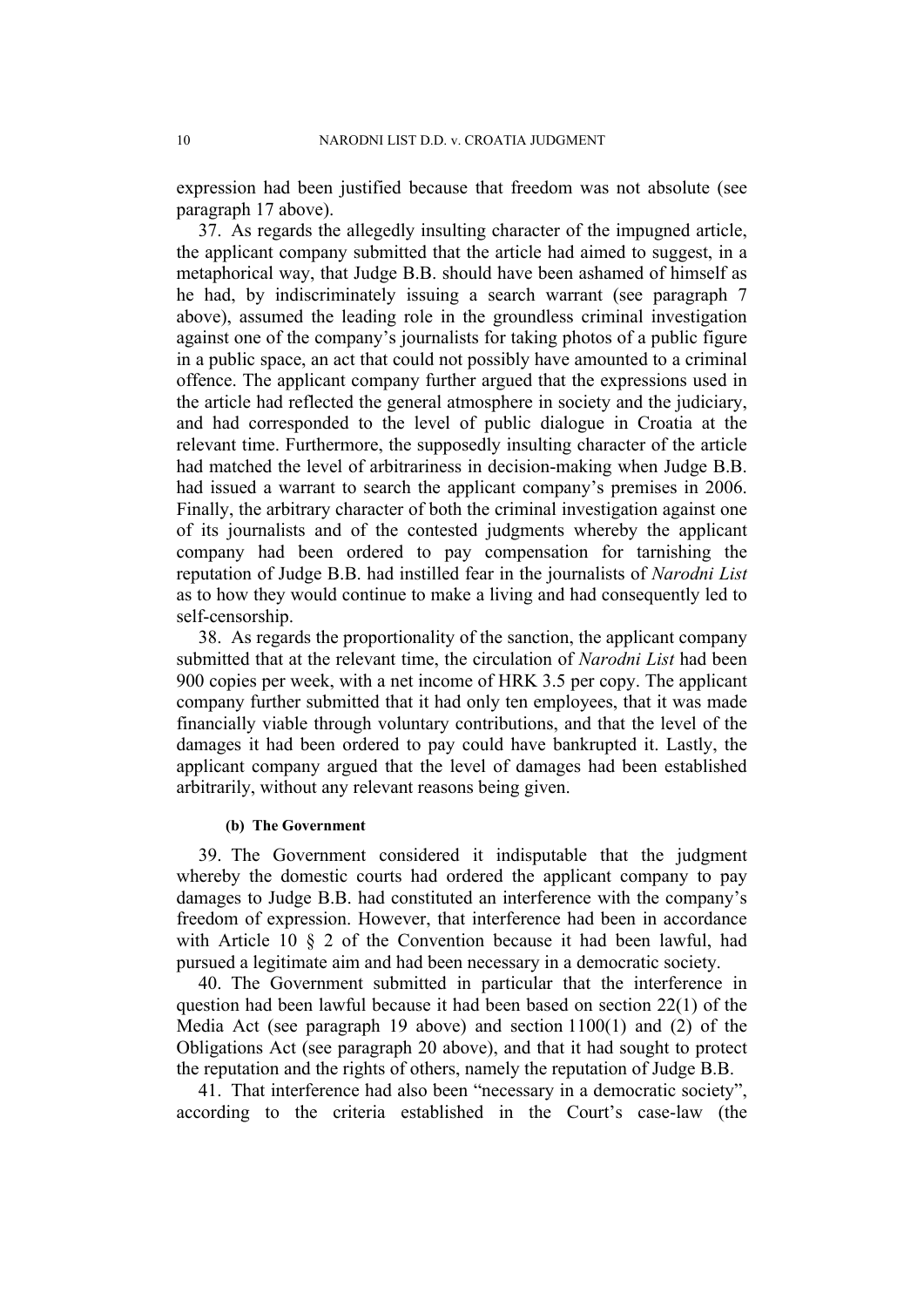Government cited *Haldimann and Others v. Switzerland*, no. 21830/09, ECHR 2015) for determining whether the requisite balance was struck between the freedom of expression and the right to respect for private life, specifically:

- contribution to a debate of general interest;

- how well-known the person concerned is and what is the subject of the report;

- the prior conduct of the person concerned;

- the method of obtaining the information and its veracity;

- the content, form and consequences of the publication; and

- the severity of the sanction imposed.

42. As to the first criterion, the Government acknowledged that issues concerning the functioning of the justice system, in particular the way in which search warrants and other warrants were being issued, constituted questions of public interest, debate on which enjoyed the protection of Article 10 of the Convention. However, in their view, the impugned article had not contributed to a debate of general interest in any way. That was because:

- the publication of the impugned article had been motivated by the applicant company's discontent with Judge B.B.'s decision to issue a warrant for a search of its premises in 2006 (see paragraph 7 above);

- the article in question had been published two years after that search;

- apart from a few articles published on Internet portals immediately after the search (see paragraphs 8 above), it had not triggered a strong public reaction and debate, let alone stirred a wide-ranging public outcry, as suggested in the impugned article;

- the publication of the article had not been preceded by any wider public debate on the legality of work of judges, police searches, or freedom of the press, nor had its publication been triggered by another controversial decision by Judge B.B.; rather, the immediate reason for its publication had been his appearance at a party;

- the article had been terse and had not given factual background information suitable for a debate or advanced any relevant arguments to support the (offensive) allegations contained in it;

- neither the applicant company nor journalist A.M. had formally complained or objected to (the lawfulness of) the search.

For the Government, in view of all these elements, it was difficult to discern how the arrival of Judge B.B. at a party had been related to the allegedly illegal search that he had ordered two years earlier, and how reporting on it had contributed to any public debate on a matter of general interest.

43. As to the second criterion, the Government acknowledged that for the purposes of Article 10 of the Convention a judge could be considered a public figure when exercising his professional duties and that the courts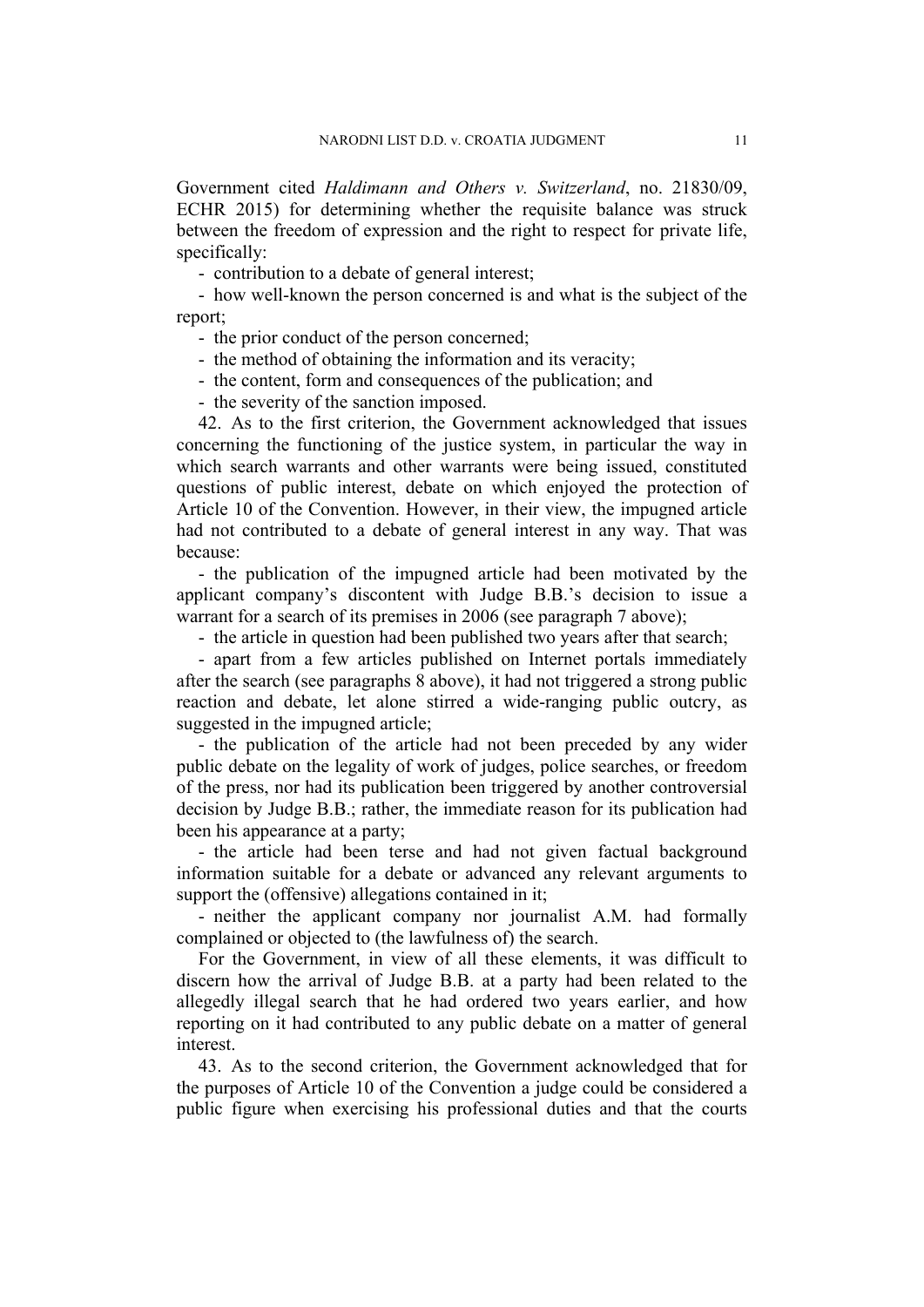were not immune from criticism and review. However, a clear distinction had to be made between criticism and insult. The Court had held that the judiciary must enjoy public confidence if it was to be successful in carrying out its duties, and that it should be protected from destructive attacks, especially in view of the fact that a duty of discretion precluded judges from replying. In this connection the Government reiterated that the event which had triggered the publication of the impugned article had been the appearance of Judge B.B. at a party, which he had attended in his private capacity. For the journalists of the applicant company that had been sufficient to criticise him for a decision he had made in the exercise of his professional duties.

44. As to the third criterion, the Government claimed that the applicant company had itself stated, in the proceedings before the first-instance court, that its position towards Judge B.B. had been neutral, save for the disputed search.

45. As to the fourth criterion, the Government noted that the domestic courts had established that the article in question contained value judgments rather than facts (see paragraphs 14-15 above). However, the Government argued that those value judgments had not been based on "reliable and precise" information, in accordance with the ethics of journalism. In particular, as noted by the Split County Court in its second-instance judgment of 3 December 2010 (see paragraph 15 above), the applicant company had stated, without any explanation or basis in fact, that Judge B.B. had violated the Code of Judicial Ethics, that he had faced a conflict of interest, and that he had issued the search warrant unlawfully (even though the search's lawfulness had never been called into question by the applicant company or its employee, journalist A.M.).

46. As to the fifth criterion, the Government submitted that even though the impugned article was rather short, it had been published in a local newspaper that was widely circulated in the area where Judge B.B. lived and worked and where his family lived. Judge B.B. had long experience in the judiciary and was a member of the criminal department of the Zadar County Court, which was relatively small and consisted of only six judges. The attack on him had jeopardised the confidence the local public had had in him and in the entire court. The article, published under a very provocative headline and accompanied by his photograph, had contained insinuations that he had acted in a manner contrary to judicial ethics and had ignored a possible conflict of interest, as well as allegations that he had been doing his job in a manner that had been contrary to the law and democratic principles. However, the article had not offered any factual and contextual background that could have justified such serious accusations being levelled against a person who should have enjoyed public confidence.

47. The Government argued that according to the Court's case-law (they cited *Mladina d.d. Ljubljana v. Slovenia,* no. 20981/10, 17 April 2014)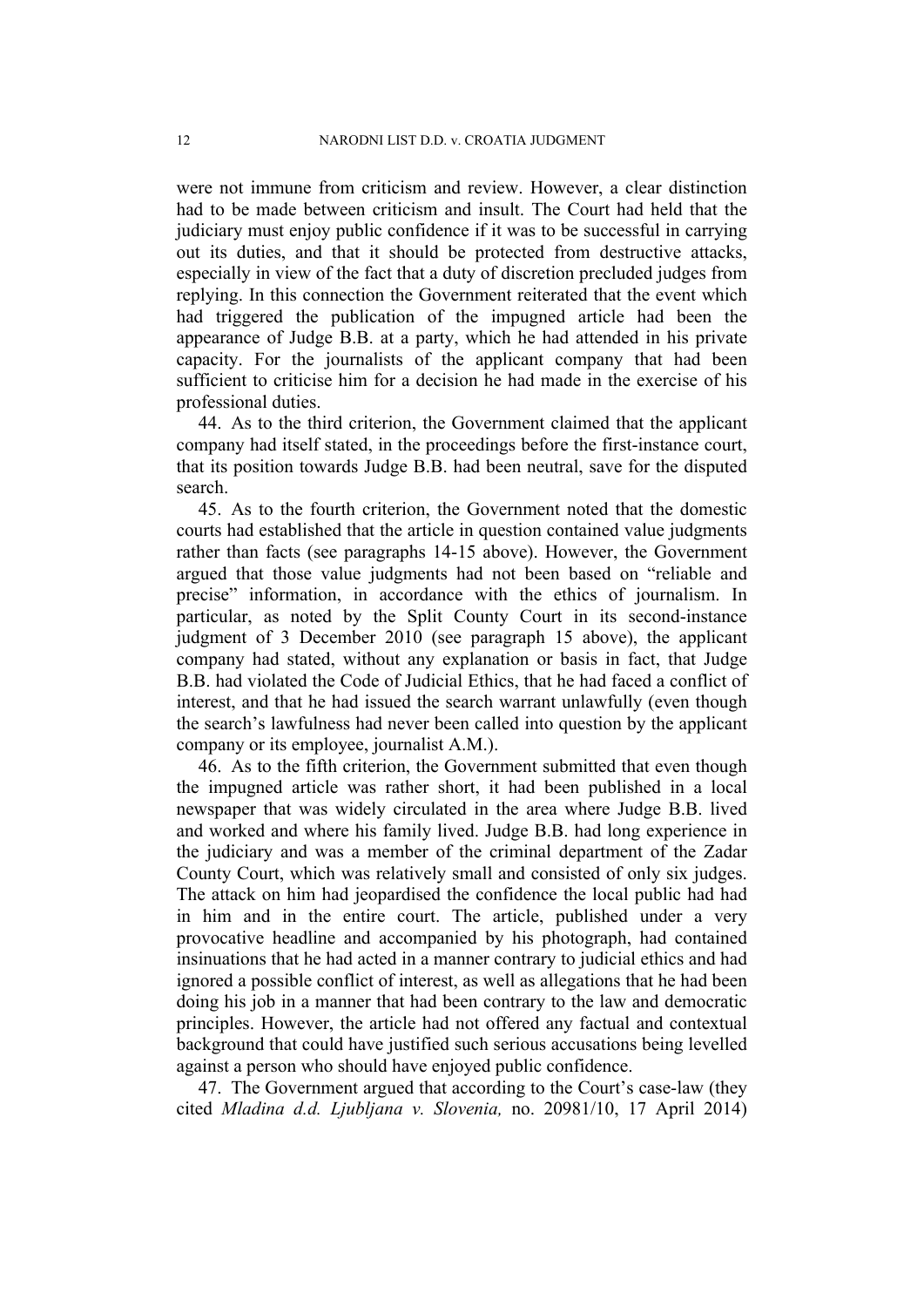offensive language enjoyed the protection of Article 10 of the Convention only if its purpose was stylistic, whereas that protection was excluded if the sole purpose of such language was to insult. Since, in the Government's view, the impugned article consisted almost exclusively of insults (the headline itself represented an insult) that had no basis in fact (in respect of the allegations concerning the alleged unlawfulness of the search, breach of judicial ethics or conflict of interest) or wider context, they argued that the insults in question had not had any stylistic purpose. The Government thus considered that the article in question had constituted a gratuitous personal attack on Judge B.B., which was not protected under Article 10 of the **Convention** 

48. As to the sixth criterion, the Government emphasised that Judge B.B. had been ready to accept an apology but that the applicant company had refused to apologise (see paragraph 12 above). They further submitted that the compensation the applicant company had been ordered to pay had been appropriate in the circumstances, given that the company had exceeded the limits of acceptable criticism in that it had published an article injurious to the reputation of the judge in question without valid arguments and contrary to the ethics of journalism. The award corresponded to the amounts that domestic courts were awarding in similar cases and, in the Government's view, had not had a chilling effect on the applicant company's freedom of expression. What is more, in several other judgments various domestic courts had awarded even higher amounts in damages after establishing that the applicant company had, contrary to the ethics of journalism, published articles amounting to personal attacks with the sole purpose of insulting a number of other judges and tarnishing their reputation.

49. In the light of the foregoing, the Government concluded that the impugned article had constituted a gratuitous and destructive personal attack on Judge B.B. which did not enjoy protection under Article 10 of the Convention. The domestic courts had thus properly weighed the applicant company's freedom of expression against the need to protect B.B.'s reputation as a person and a judge, and had awarded him appropriate compensation. The Government therefore invited the Court to find that there had been no violation of Article 10 of the Convention in the present case.

## *2. The Court's assessment*

## **(a) Whether there was an interference**

50. The Government conceded that the Benkovac Municipal Court's judgment of 10 March 2010 (see paragraph 14 above) ordering the applicant company to pay Judge B.B. HRK 50,000 as compensation for non-pecuniary damage sustained by the publication of the defamatory article of 31 October 2008, together with HRK 6,005 in costs, constituted an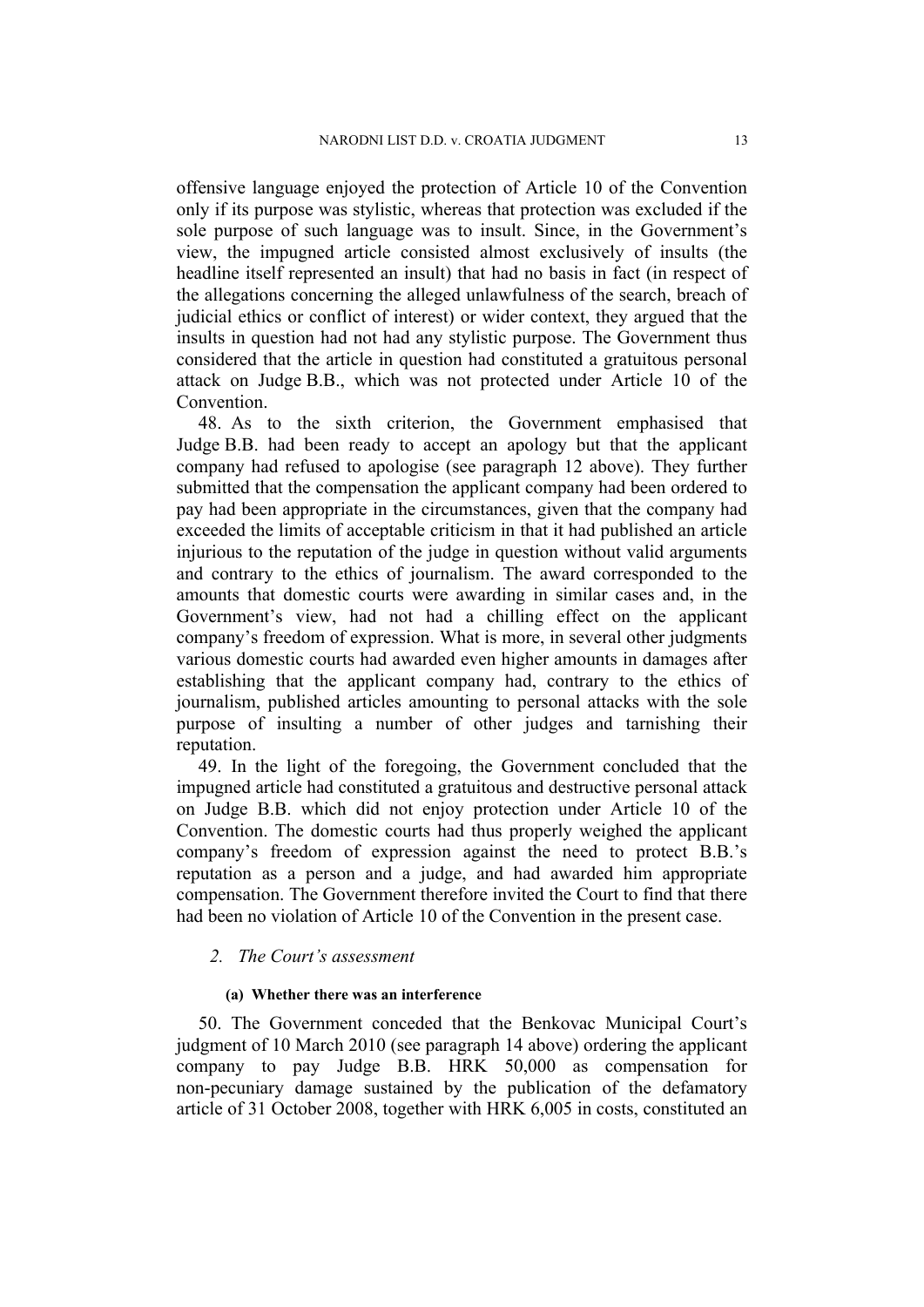interference with that company's freedom of expression, as guaranteed by Article 10 § 1 of the Convention (see paragraph 39 above). The Court sees no reason to hold otherwise.

## **(b) Lawfulness and legitimate aim**

51. The Court also accepts that the interference was "prescribed by law", as it was based on the relevant provisions of the Media Act and the Obligations Act (see paragraphs 19-20 above).

52. The Court is also satisfied that the interference in question pursued a legitimate aim, as it was intended to protect the reputation or rights of others, namely the reputation of Judge B.B.

53. Having established that the interference with the applicant company's freedom of expression in the present case was lawful and pursued a legitimate aim, the only question for the Court to determine is whether that interference was "necessary in a democratic society".

### **(c) "Necessary in a democratic society"**

54. The general principles arising from the Court's case-law as regards the requirement of necessity in a democratic society within the context of Article 10 of the Convention are summarised in the case of *Morice v. France* [GC], no. 29369/10, §§ 124-127, ECHR 2015; and *Europapress Holding d.o.o. v. Croatia* (no. 25333/06, § 54, 22 October 2009).

55. The Court reiterates that the right to protection of reputation is a right which is protected by Article 8 of the Convention as part of the right to respect for private life (see, for example, *Axel Springer AG v. Germany* [GC], no. 39954/08, § 83, 7 February 2012). In order for Article 8 to come into play, however, an attack on a person's reputation must attain a certain level of seriousness and in a manner causing prejudice to personal enjoyment of the right to respect for private life (see, for example, *Bédat v. Switzerland* [GC], no. 56925/08, § 72, 29 March 2016, and *Axel Springer AG*, loc. cit.). In that connection, the Court considers that the article published in the weekly magazine *Narodni List* on 31 October 2008 (see paragraph 11 above) amounted to such attack on the reputation of Judge B.B. (see paragraphs 56 and 61 below). In cases which require the right to respect for private life to be balanced against the right to freedom of expression, the outcome of the application should not, in principle, vary according to whether it has been lodged with the Court under Article 8 of the Convention by the person who was the subject of the news report, or under Article 10 by the publisher. These rights deserve equal respect. Accordingly, the margin of appreciation should in principle be the same in both situations (see, for example, *Satakunnan Markkinapörssi Oy and Satamedia Oy v. Finland* [GC], no. 931/13, § 163, 27 June 2017). Moreover, in such cases the Court would require strong reasons to substitute its view for that of the domestic courts (see *MGN Limited v. the United*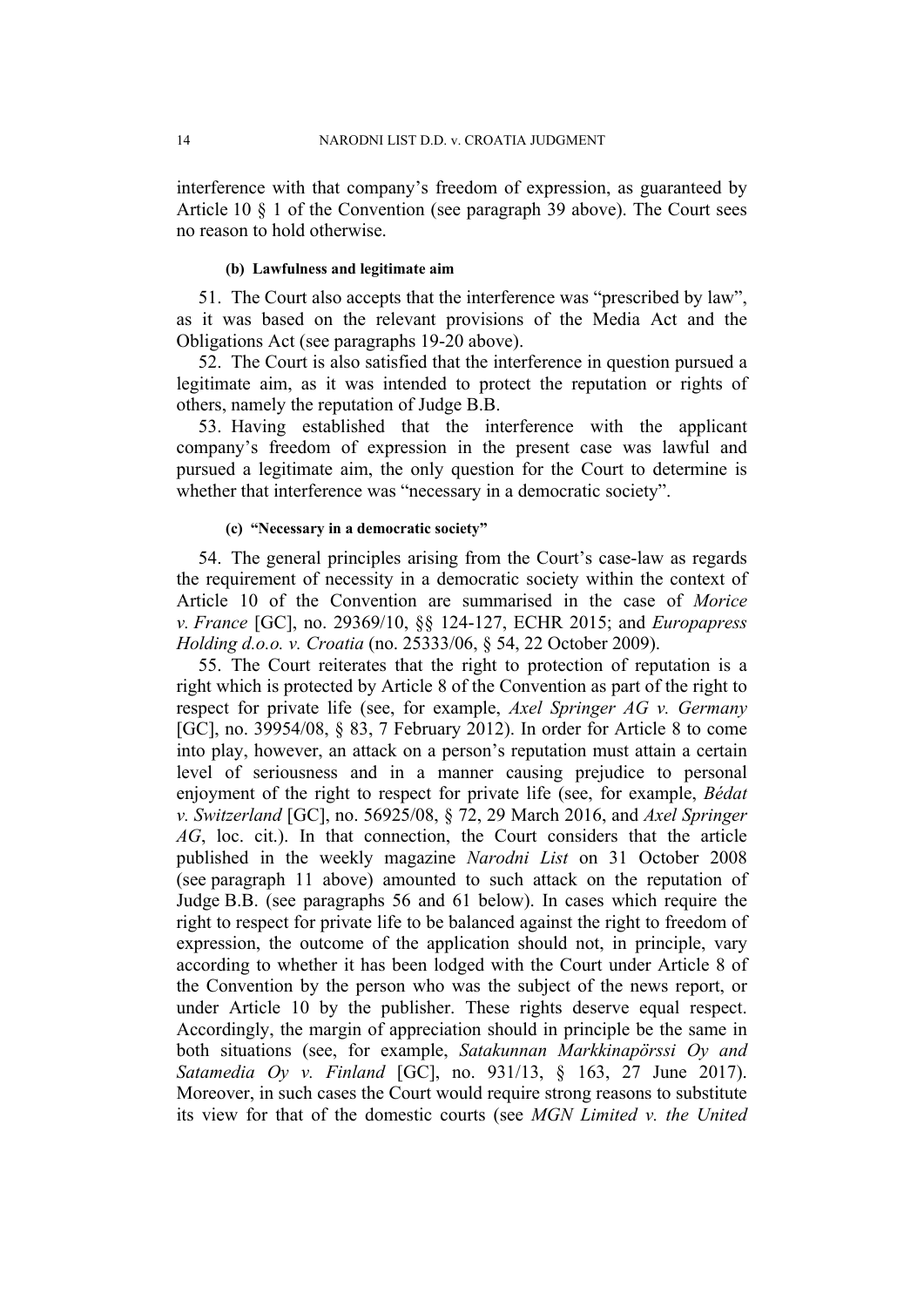*Kingdom*, no. 39401/04, §§ 150 and 155, 18 January 2011, and *Von Hannover v. Germany (no. 2)* [GC], nos. 40660/08 and 60641/08, § 107, 7 February 2012).

56. The Court notes that in the instant case the applicant company, a newspaper publishing company, was ordered to pay damages for having published in its weekly magazine, *Narodni List*, an article that was held to have defamed a judge. Some two years before the publication of the impugned article, the judge in question had issued a warrant for a search of the applicant company's premises, which the journalists at the magazine, considered was in breach of their journalistic freedom. Two years later the judge again caught the attention of the journalists of *Narodni List* when he attended a party to celebrate the opening of another newspaper started by a controversial local entrepreneur. This triggered the publication of the impugned article, which suggested that, by attending the party, the judge had put himself in a situation of a potential conflict of interest, which was contrary to the Code of Judicial Ethics. The article also recalled what its author saw as the unlawful issuing of the search warrant against the applicant company two years before. The message that the article seemed to convey, through suggesting "in metaphorical way", as the applicant company stated (see paragraph 37 above), that the said judge should be put in the pillory (literally, "chained to the pole of shame"), was that the public should see his actions as shameful and criticise him for it.

57. The case therefore concerns in particular the freedom of the press in criticising judges as to how they discharge their duties.

58. The Court has emphasised on numerous occasions the essential role played by the press in a democratic society. It has pointed out that, although the press must not overstep certain bounds, in particular in respect of the reputation and rights of others, its duty is to impart – in a manner consistent with its obligations and responsibilities – information and ideas on all matters of public interest, and that not only does the press have the task of imparting such information and ideas, the public also has a right to receive them (see, for example, *Europapress Holding d.o.o.*, cited above, § 55). The protection afforded by Article 10 of the Convention to journalists is subject to the proviso that they act in good faith in order to provide accurate and reliable information in accordance with the tenets of responsible journalism (see, for example, *Bédat*, cited above, § 72).

59. Matters of public interest undoubtedly include questions concerning the functioning of the justice system  $-$  an institution that is essential for any democratic society – which serves the interests of the community at large and requires the cooperation of an enlightened public (see, for example, *Morice v. France*, cited above, § 128; *Marian Maciejewski v. Poland*, no. 34447/05, § 71, 13 January 2015; and *Prager and Oberschlick v. Austria*, 26 April 1995, § 34, Series A no. 313). The press is one of the means by which politicians and public opinion can verify that judges are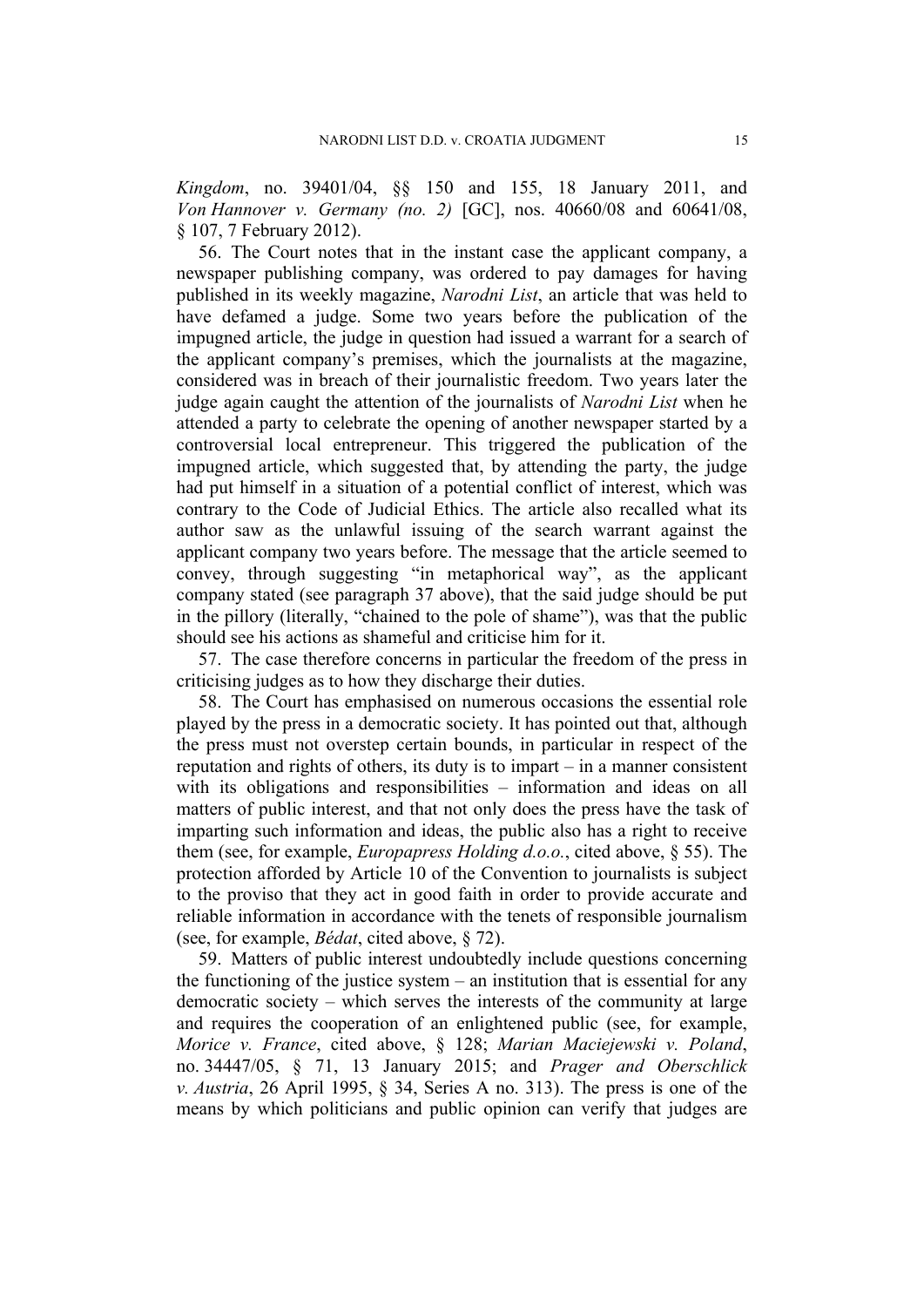discharging their heavy responsibilities in a manner that is in conformity with the aim which is the basis of the task entrusted to them (see *Marian Maciejewski*, cited above, loc. cit., *Mustafa Erdoğan and Others v. Turkey*, nos. 346/04 and 39779/04, § 41, 27 May 2014; and *Prager and Oberschlick*, loc.cit.).

60. There is little scope under Article 10 § 2 of the Convention for restrictions on political speech or on debate on matters of public interest. Accordingly, a high level of protection of freedom of expression, with the authorities thus having a particularly narrow margin of appreciation, will normally be accorded where the remarks concern a matter of public interest, as is the case, in particular, for remarks on the functioning of the judiciary. A degree of hostility and the potential seriousness of certain remarks do not obviate the right to a high level of protection, given the existence of a matter of public interest (see *Morice*, cited above, § 125).

61. However, regard must be had to the special role of the judiciary in society. As the guarantor of justice, a fundamental value in a State governed by the rule of law, it must enjoy public confidence if it is to be successful in carrying out its duties. It may therefore prove necessary to protect such confidence against gravely damaging attacks that are essentially unfounded, especially in view of the fact that judges who have been criticised are subject to a duty of discretion that precludes them from replying (ibid., § 128).

62. Nevertheless – save in the case of gravely damaging attacks that are essentially unfounded – bearing in mind that judges form part of a fundamental institution of the State, they may as such be subject to personal criticism within the permissible limits, and not only in a theoretical and general manner. When acting in their official capacity they may thus be subject to wider limits of acceptable criticism than ordinary citizens (ibid, § 131).

63. Turning again to the circumstances of the present case, the Court considers that the article in question was intended to draw the attention of the public to issues concerning the functioning of the justice system. In so doing, it highlighted two events involving Judge B.B., whose conduct the author perceived as unbecoming of a judge, namely (a) his appearance at a party organised by a controversial local entrepreneur, and (b) the unjustified issuing of a search warrant two years before. The Court therefore finds it difficult to accept the Government's contention that the impugned article had not contributed in any way to a debate of general interest, and that its sole purpose had been to publicly discredit the judge in question (see paragraph 42 above). While it is true that the article was coloured by *Narodni List* journalists' personal experience and discontent with that particular judge, the Court considers that in the given circumstances, this did not call into question the fact that the article concerned a matter of public interest.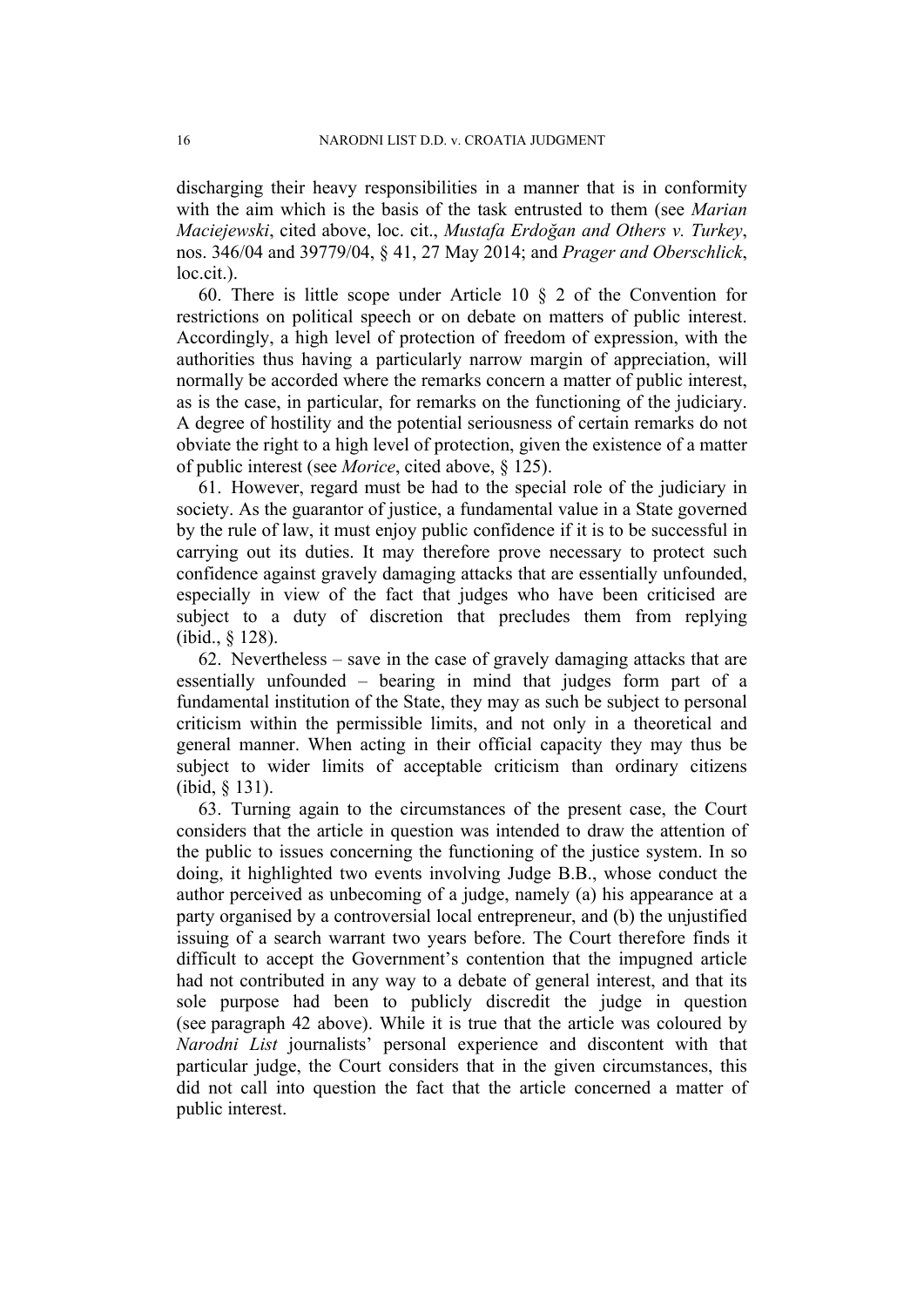64. Having therefore established that the case concerns press freedom and that the impugned article concerns a matter of public interest, the Court further reiterates that, while it may prove necessary to protect the judiciary against gravely damaging attacks that are essentially unfounded, bearing in mind that judges are prevented from reacting by their duty of discretion (see paragraph 61 above), this cannot have the effect of prohibiting individuals from expressing their views, through value judgments with a sufficient factual basis, on matters of public interest related to the functioning of the justice system, or of banning any criticism of the latter (ibid., § 168). The Court must therefore further examine whether the article in question consisted of factual allegations or value judgments.

65. In order to distinguish between the two, it is necessary to take account of the circumstances of the case and the general tone of the remarks, bearing in mind that assertions about matters of public interest may, on that basis, constitute value judgments rather than statements of fact (see, for example, *Morice*, cited above, § 126). The Court further reiterates that it may sometimes be difficult, as in the instant case, to distinguish between statements of fact and value judgments (see, for example, *Scharsach and News Verlagsgesellschaft v. Austria*, no. 39394/98, § 40, ECHR 2003-XI, and *Cumpǎnǎ and Mazǎre v. Romania* [GC], no. 33348/96, § 99, ECHR 2004-XI). Especially in cases where such difficulty arises it should be reiterated that the interpretation of remarks for the purposes of characterising them as statements of fact or value judgments falls primarily within the margin of appreciation afforded to national authorities, in particular the domestic courts (see *Prager and Oberschlick*, cited above, § 36, and *Peruzzi v. Italy*, no. 39294/09, § 48, 30 June 2015). In any event, the difference between factual statements and value judgments lies ultimately in the degree of factual proof, which has to be established (see *Scharsach and News Verlagsgesellschaft*, cited above, loc. cit.) because even a value judgment may be excessive in the absence of sufficient "factual basis" (see *Morice*, cited above, § 126).

66. In this connection it is first to be noted that in the civil proceedings complained of the parties and the domestic courts agreed that the article in question contained value judgments (see paragraphs 14-15 above). This also constituted common ground between the parties in the proceedings before the Court (see paragraphs 36 and 40 above).

67. Having regard to the State's margin of appreciation (see paragraph 65 above) and the difficulty in charaterising the statements in the present case as facts or value judgments, the Court accepts the domestic courts' finding that the article in question contained value judgments.

68. However, because the domestic courts found the article to be offensive and constituting a gratuitous personal attack on Judge B.B. (see paragraphs 14-15, 42, 47 and 49 above), they did not further examine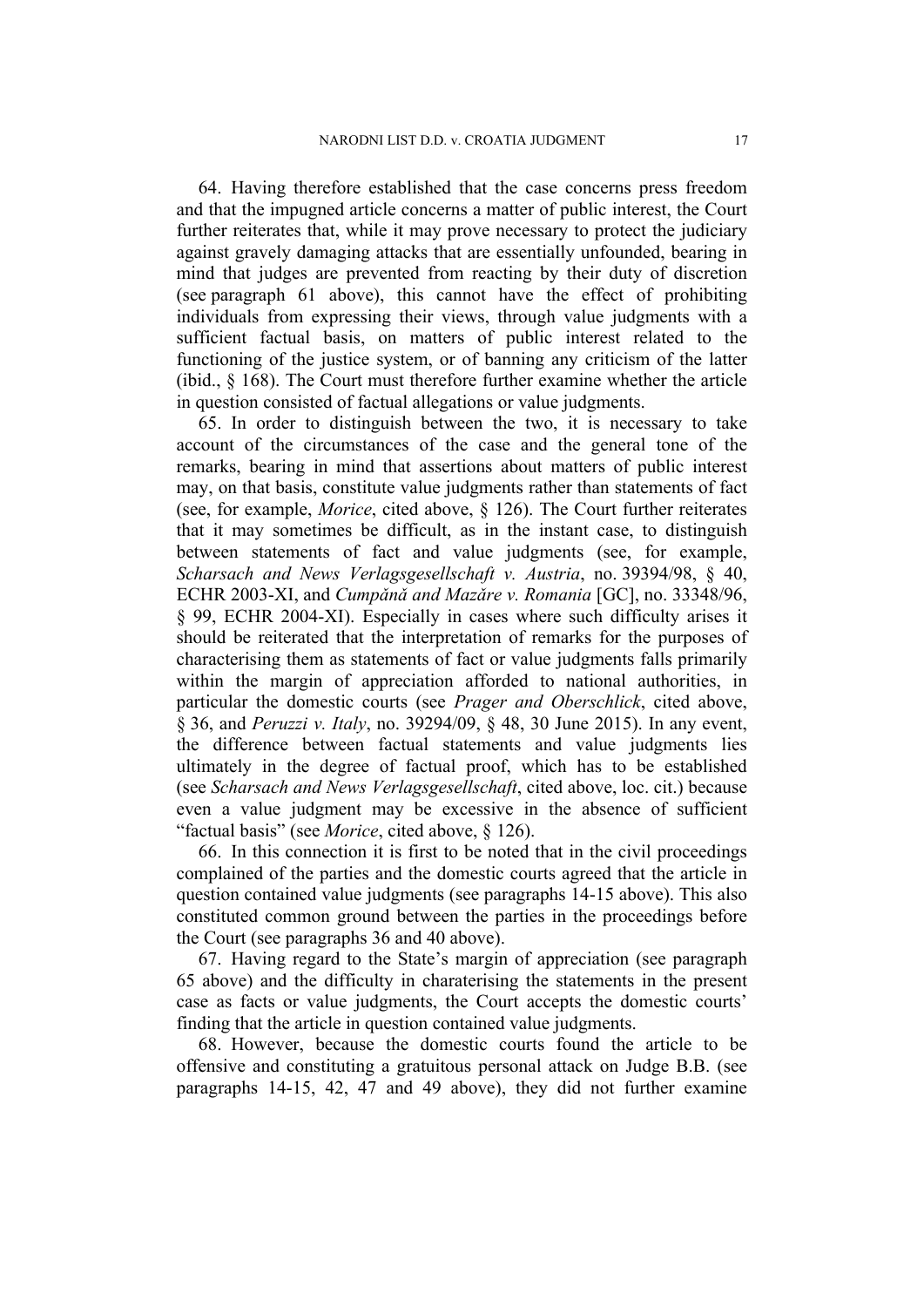whether the value judgments contained in the article had sufficient factual basis.

69. The Court has already found that the article concerned a matter of public interest (see paragraph 63 above). Furthermore, although the article was caustic, containing rather serious criticism, exaggerations ("herd of policemen raided" the applicant company's offices) and a harsh metaphor (that Judge B.B. "should be put in the pillory"), the Court finds that it was not insulting (for examples of statements which the Court considered insulting, see the cases cited in *Radobuljac v. Croatia*, no. 51000/11, § 66, 28 June 2016), it being understood that the use of a caustic tone in comments aimed at a judge is not in principle incompatible with the provisions of Article 10 of the Convention (see *Morice*, cited above, § 161).

70. Having regard to the amount awarded in damages, the Court considers that the interference with the applicant company's freedom of expression was not proportionate to the legitimate aim of protecting the reputation or rights of others. In this connection the Court first reiterates that the present case concerns a situation in which a journalist – within the context of a debate on a matter of legitimate public interest – expressed value judgments injurious to the reputation of a judge. The Court takes due note of the Government's argument that Judge B.B. would not have brought a civil action for defamation and sought damages if the applicant company had published an apology (see paragraph 48 above). While this is an important element to be borne in mind it does not mean that the domestic courts were free to make any award they saw fit since, under the Convention, an award of damages for defamation must bear a reasonable relationship of proportionality to the injury to reputation suffered (see, *mutatis mutandis*, *Tolstoy Miloslavsky v. the United Kingdom*, 13 July 1995, § 49, Series A no. 316-B).

71. That being so, the Court notes that the amount of non-pecuniary damages the applicant company was ordered to pay was HRK 50,000 (some EUR 6,870). To put this in perspective, this sum constituted, for example, two-thirds of what Croatian courts normally award in non-pecuniary damages in respect of mental anguish caused by the wrongful death of a sibling (see the Supreme Court's guidelines referred to in *Klauz v. Croatia*, no. 28963/10, § 31, 18 July 2013). The Court finds it difficult to accept that the injury to Judge B.B.'s reputation in the present case was of such a level of seriousness as to justify an award of that size. The size of that award could, in the Court's view, discourage open discussion of matters of public concern.

72. The foregoing considerations are sufficient to enable the Court to conclude that the interference with the applicant company's freedom of expression was not "necessary in a democratic society".

There has accordingly been a violation of Article 10 of the Convention.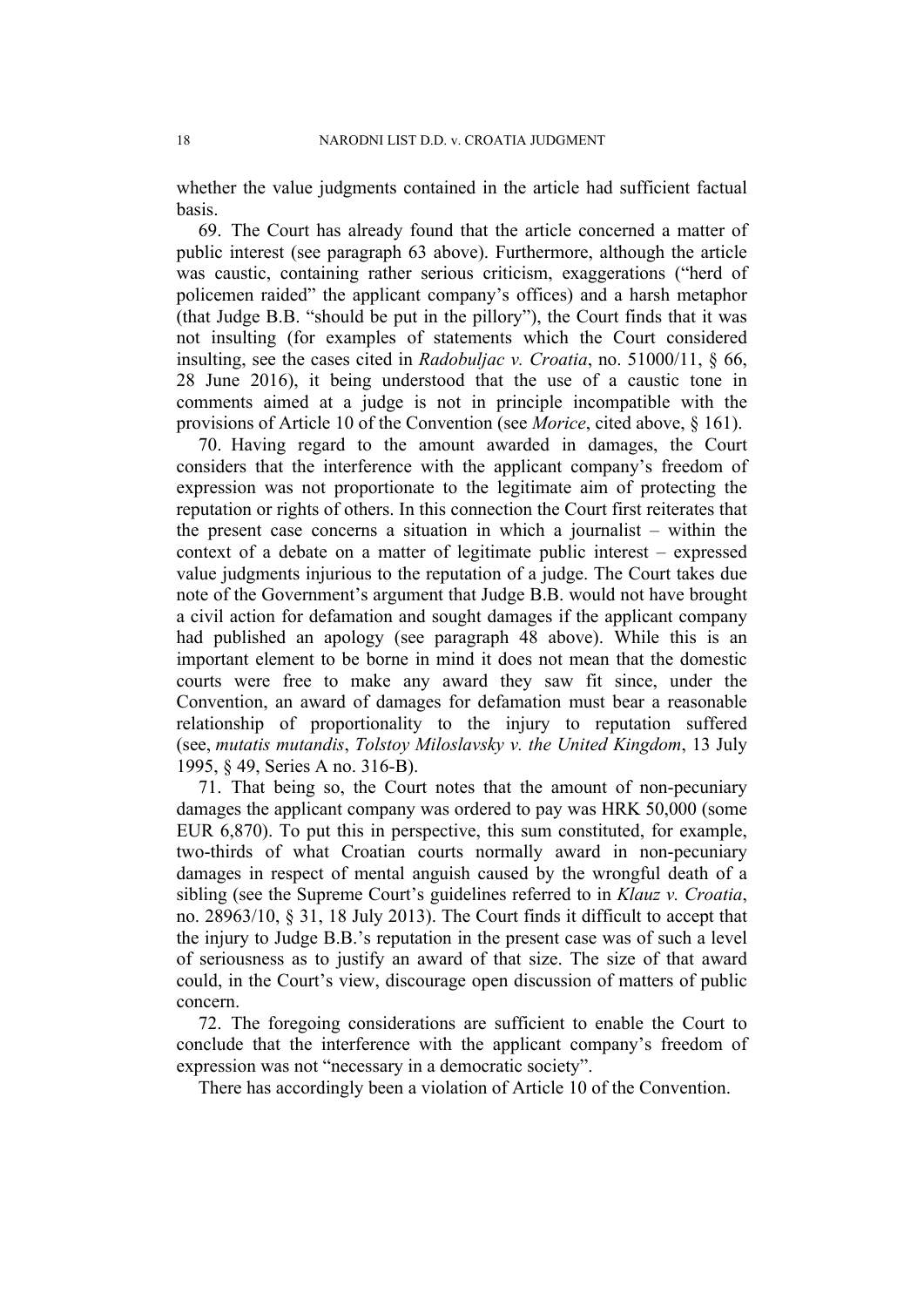## II. APPLICATION OF ARTICLE 41 OF THE CONVENTION

73. Article 41 of the Convention provides:

"If the Court finds that there has been a violation of the Convention or the Protocols thereto, and if the internal law of the High Contracting Party concerned allows only partial reparation to be made, the Court shall, if necessary, afford just satisfaction to the injured party."

### **A. Submissions of the parties**

74. The applicant company submitted that it could not put forward any specific claim for just satisfaction because the contested judgments of the domestic courts had resulted in a "submissive editorial policy" on the part of *Narodni List* and the lasting self-censorship of its journalists. The applicant company invited the Court to consider that lasting damage – reflected in the fear, self-censorship and disappointment of its journalists – had been inflicted on democratic freedoms in Croatia. Lastly, the applicant company submitted that the level of the awarded compensation, if any, should send a strong message to both parties and to journalists in Croatia. The amount awarded would be an insignificant expenditure for one party and a strong encouragement to the other to fulfil its role in society.

75. The Government noted that they could not make any comments in respect of a claim for just satisfaction because the applicant company had not made any specific claim to that effect.

## **B. The Court's assessment**

76. The Court notes that the applicant company submitted a claim for just satisfaction but did not specify the type of damage or the amount sought. Rather, it has left the amount of compensation to be awarded at the Court's discretion.

77. The Court reiterates that pursuant to Rule 60 § 1 of the Rules of Court an applicant who wishes to obtain an award of just satisfaction under Article 41 of the Convention must make a specific claim to that effect. Since in the present case the applicant company failed to specify its claim for just satisfaction, the Court makes no award in respect of pecuniary damage or in respect of costs and expenses (Rule 60 § 3).

78. On the other hand, as regards non-pecuniary damage, it is to be noted that it is in the nature of such damage that it does not lend itself to precise calculation, and that Rule 60 does not prevent the Court from examining claims for non-pecuniary damage which applicants did not quantify, leaving the amount to the Court's discretion (see *Nagmetov v. Russia* [GC], no. 35589/08, § 72, 30 March 2017). That being so, the Court further considers that in the present case the applicant company must